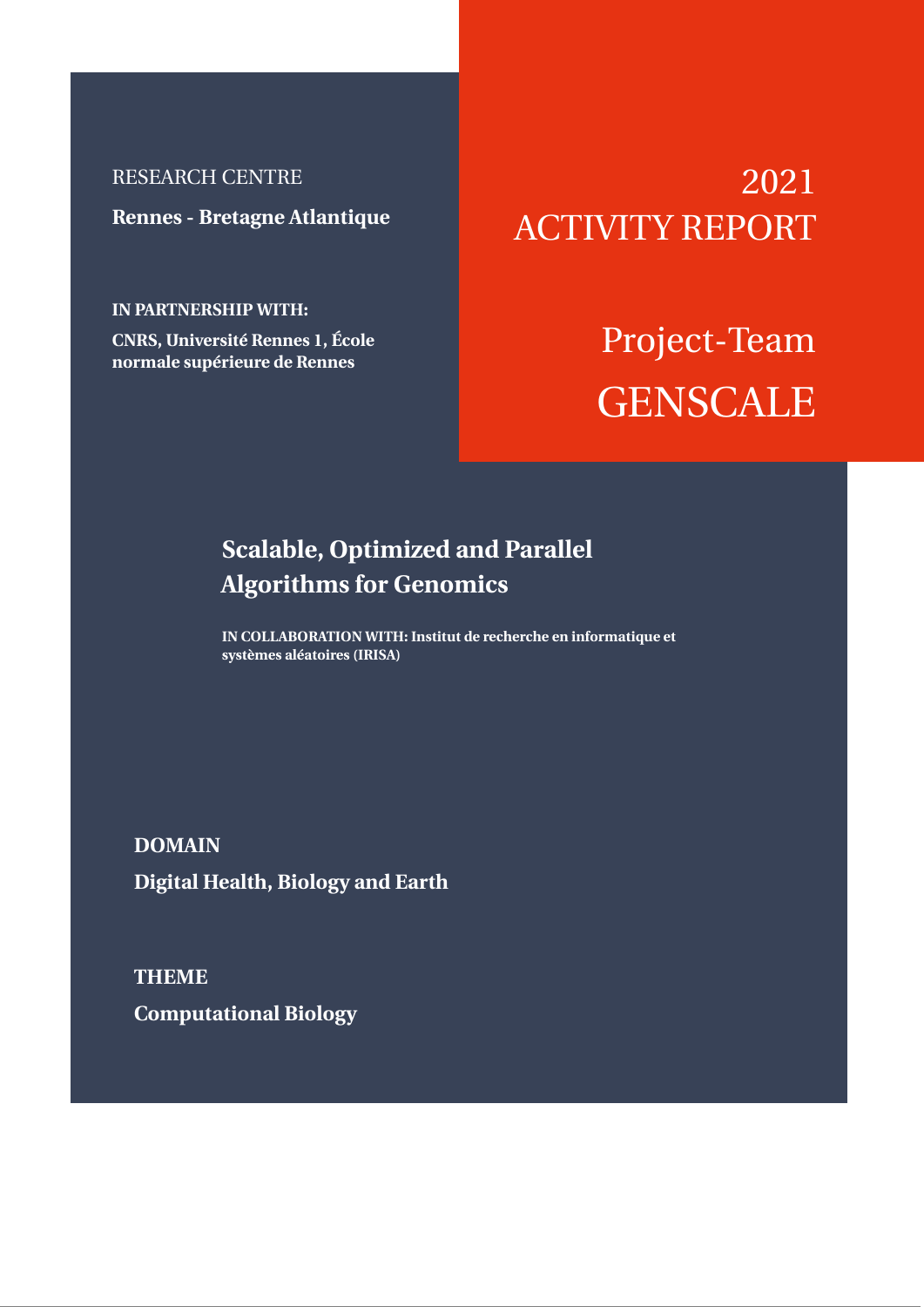## **Contents**

|              | <b>Project-Team GENSCALE</b>                                                                                                                                                                                                                                                                                                                                                                                                                                                                                        |                                                                                                            |  |  |
|--------------|---------------------------------------------------------------------------------------------------------------------------------------------------------------------------------------------------------------------------------------------------------------------------------------------------------------------------------------------------------------------------------------------------------------------------------------------------------------------------------------------------------------------|------------------------------------------------------------------------------------------------------------|--|--|
|              | 1 Team members, visitors, external collaborators                                                                                                                                                                                                                                                                                                                                                                                                                                                                    | $\overline{2}$                                                                                             |  |  |
|              | 2 Overall objectives<br>2.2 Life science partnerships (a) contained a series of the science of the science of the science of the science of the science of the science of the science of the science of the science of the science of the science of t                                                                                                                                                                                                                                                              | 3<br>3<br>$\overline{4}$                                                                                   |  |  |
|              | 3 Research program                                                                                                                                                                                                                                                                                                                                                                                                                                                                                                  | $\overline{4}$<br>$\overline{4}$<br>$\overline{4}$<br>5                                                    |  |  |
|              | <b>4</b> Application domains<br>4.2                                                                                                                                                                                                                                                                                                                                                                                                                                                                                 | 5<br>5<br>5<br>6<br>6                                                                                      |  |  |
|              | 5 Social and environmental responsibility                                                                                                                                                                                                                                                                                                                                                                                                                                                                           | 6<br>6                                                                                                     |  |  |
| 6            | <b>Highlights of the year</b>                                                                                                                                                                                                                                                                                                                                                                                                                                                                                       | 7                                                                                                          |  |  |
| $\mathbf{7}$ | <b>New software and platforms</b>                                                                                                                                                                                                                                                                                                                                                                                                                                                                                   | $\overline{7}$<br>$\overline{7}$<br>$\overline{7}$<br>8<br>8<br>8<br>9<br>9<br>9<br>10<br>10<br>-10<br>-10 |  |  |
|              | 8 New results<br>8.1.1<br>8.1.2<br>8.1.3<br>8.1.4<br>8.1.5<br>CONSENT, long read correction and assembly polishing<br>8.1.6<br>8.1.7<br>Chloroplast scaffolding based on inverted repeat regions recovered with integer<br>8.1.8<br>8.2<br>LRez, a C++ API and toolkit for analyzing and managing Linked-Reads data<br>8.2.1<br>8.2.2<br>Pangenome graphs for strain-level profiling of metagenomic samples<br>8.2.3<br>8.2.4<br>Minimizing the size of kmer indexes for Approximate Membership Queries 15<br>8.2.5 | 11<br>11<br>-11<br>11<br>11<br>12<br>12<br>12<br>13<br>13<br>13<br>13<br>14<br>14<br>14                    |  |  |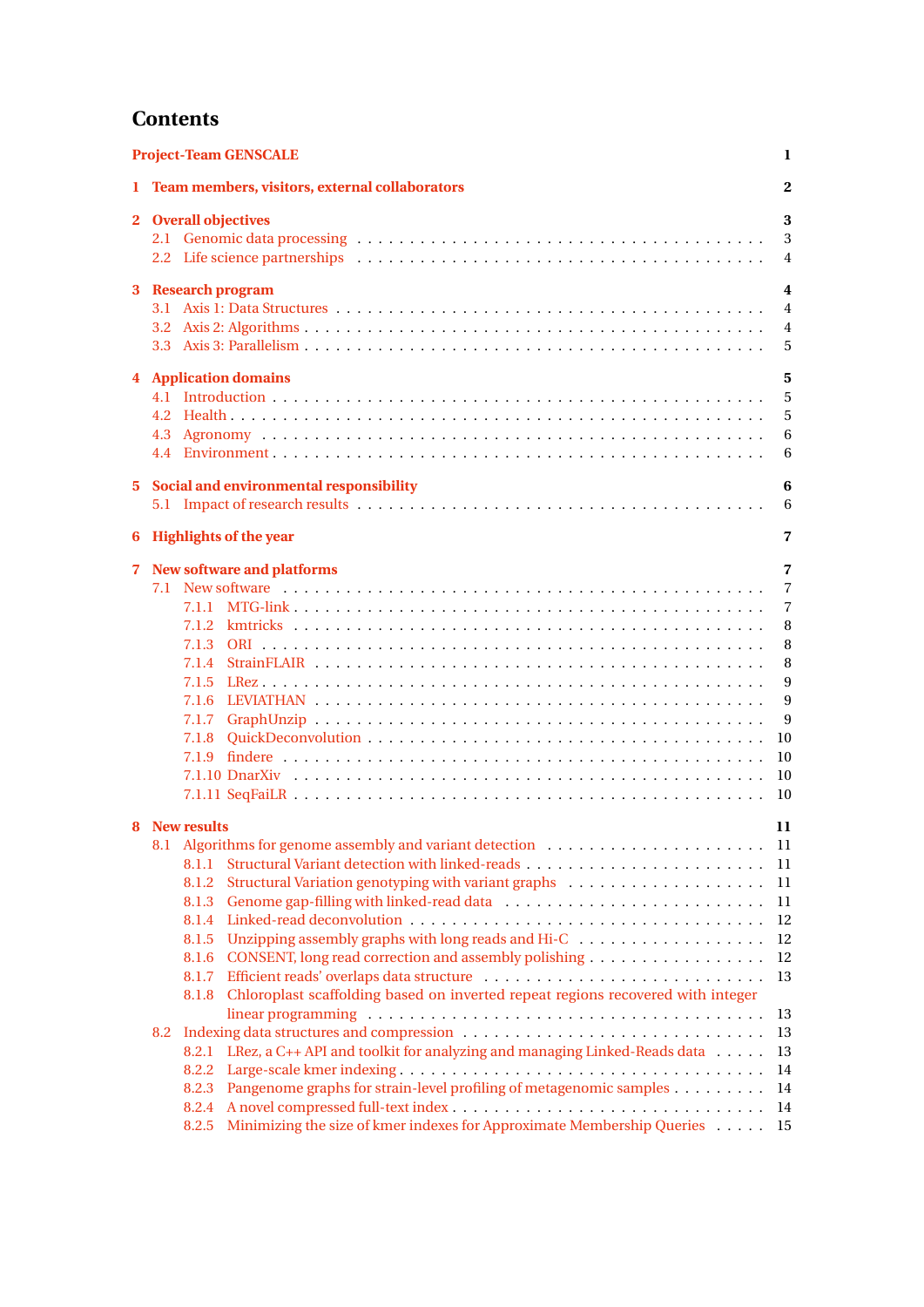|   |     |                                                                                                                                                                                                                                | 15 |
|---|-----|--------------------------------------------------------------------------------------------------------------------------------------------------------------------------------------------------------------------------------|----|
|   | 8.3 |                                                                                                                                                                                                                                | 15 |
|   |     |                                                                                                                                                                                                                                | 15 |
|   |     |                                                                                                                                                                                                                                | 16 |
|   | 8.4 |                                                                                                                                                                                                                                | 16 |
|   |     | 8.4.1 Error correcting code targeting nanopore sequencing                                                                                                                                                                      | 16 |
|   |     |                                                                                                                                                                                                                                | 16 |
|   |     |                                                                                                                                                                                                                                | 17 |
|   | 8.5 | Bioinformatics Analysis (also contained a series of the series of the series of the series of the series of the series of the series of the series of the series of the series of the series of the series of the series of th | 17 |
|   |     |                                                                                                                                                                                                                                | 17 |
| 9 |     | <b>Bilateral contracts and grants with industry</b>                                                                                                                                                                            | 17 |
|   |     | <b>10 Partnerships and cooperations</b>                                                                                                                                                                                        | 17 |
|   |     |                                                                                                                                                                                                                                | 17 |
|   |     |                                                                                                                                                                                                                                | 17 |
|   |     |                                                                                                                                                                                                                                | 18 |
|   |     |                                                                                                                                                                                                                                | 18 |
|   |     |                                                                                                                                                                                                                                | 19 |
|   |     |                                                                                                                                                                                                                                | 19 |
|   |     |                                                                                                                                                                                                                                | 20 |
|   |     |                                                                                                                                                                                                                                | 21 |
|   |     |                                                                                                                                                                                                                                | 21 |
|   |     | <b>11 Dissemination</b>                                                                                                                                                                                                        | 21 |
|   |     |                                                                                                                                                                                                                                | 21 |
|   |     |                                                                                                                                                                                                                                | 21 |
|   |     |                                                                                                                                                                                                                                | 21 |
|   |     |                                                                                                                                                                                                                                | 22 |
|   |     |                                                                                                                                                                                                                                | 22 |
|   |     |                                                                                                                                                                                                                                | 22 |
|   |     |                                                                                                                                                                                                                                | 22 |
|   |     |                                                                                                                                                                                                                                | 23 |
|   |     |                                                                                                                                                                                                                                | 23 |
|   |     |                                                                                                                                                                                                                                | 23 |
|   |     |                                                                                                                                                                                                                                | 24 |
|   |     |                                                                                                                                                                                                                                | 24 |
|   |     |                                                                                                                                                                                                                                | 24 |
|   |     |                                                                                                                                                                                                                                | 24 |
|   |     |                                                                                                                                                                                                                                | 24 |
|   |     |                                                                                                                                                                                                                                |    |
|   |     | <b>12 Scientific production</b>                                                                                                                                                                                                | 25 |
|   |     |                                                                                                                                                                                                                                |    |
|   |     |                                                                                                                                                                                                                                |    |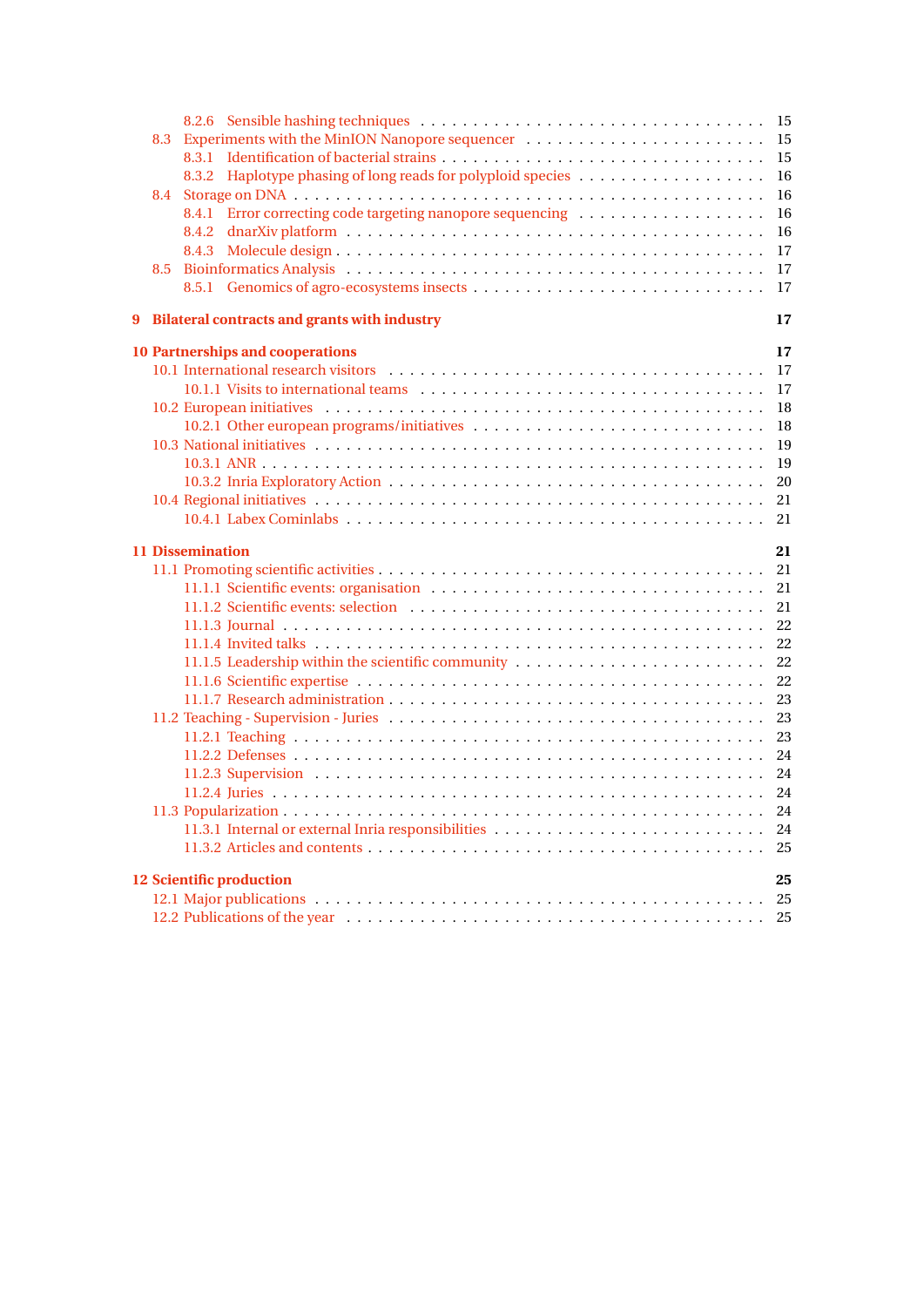## <span id="page-3-0"></span>**Project-Team GENSCALE**

*Creation of the Project-Team: 2013 January 01*

## **Keywords**

#### **[Computer sciences and digital sciences](https://raweb.inria.fr/rapportsactivite/RA2021/static/keywords/ComputerScienceandDigitalScience.html)**

- A1.1.1. Multicore, Manycore
- A1.1.2. Hardware accelerators (GPGPU, FPGA, etc.)
- A1.1.3. Memory models
- A3.1.2. Data management, quering and storage
- A3.1.8. Big data (production, storage, transfer)
- A3.3.3. Big data analysis
- A7.1. Algorithms
- A8.2. Optimization
- A9.6. Decision support

#### **[Other research topics and application domains](https://raweb.inria.fr/rapportsactivite/RA2021/static/keywords/OtherResearchTopicsandApplicationDomains.html)**

- B1.1.4. Genetics and genomics
- B1.1.7. Bioinformatics
- B2.2.6. Neurodegenerative diseases
- B3.5. Agronomy
- B3.6. Ecology
- B3.6.1. Biodiversity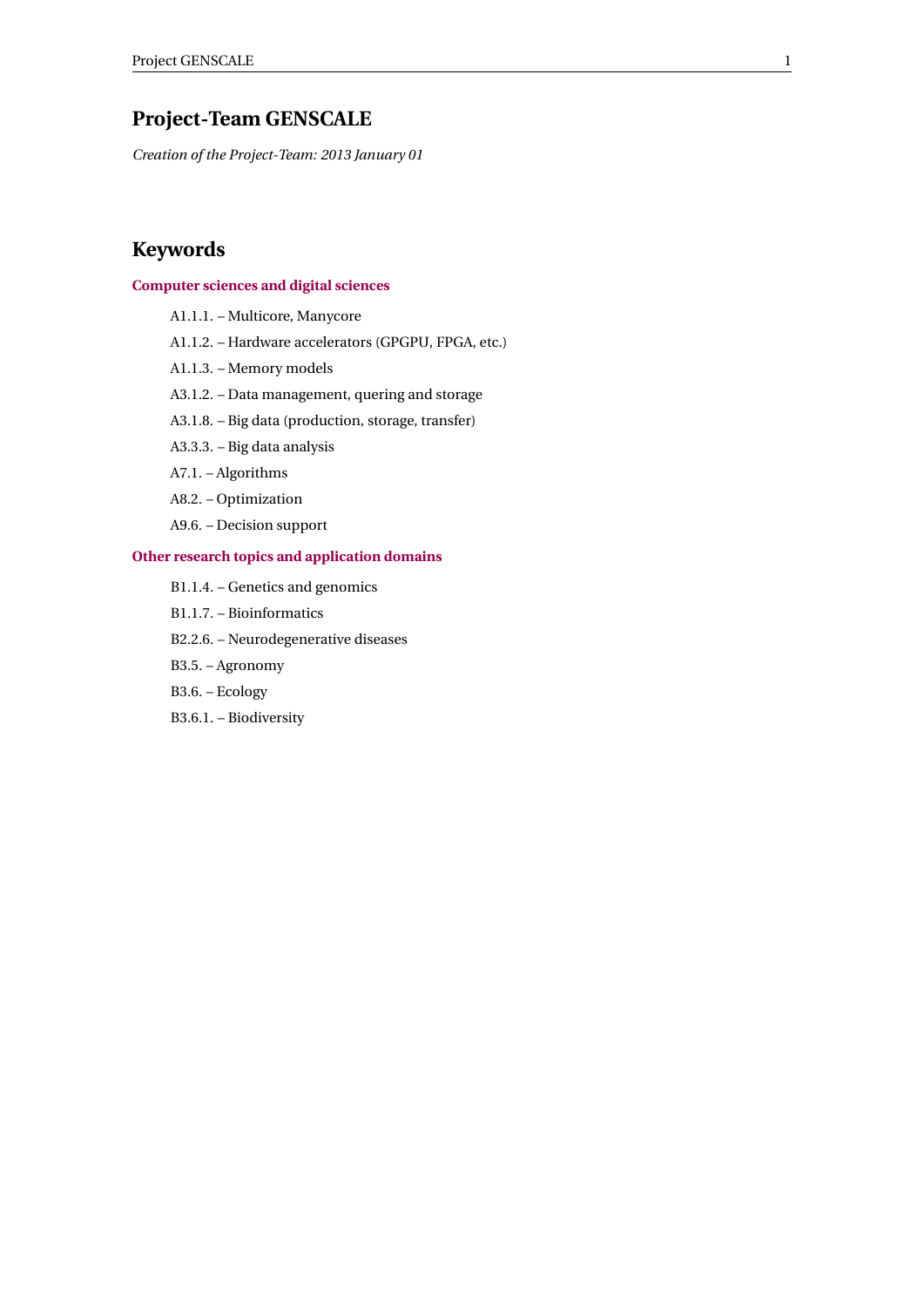## <span id="page-4-0"></span>**1 Team members, visitors, external collaborators**

## **Research Scientists**

- Pierre Peterlongo [Team leader, Inria, Researcher, HDR]
- Dominique Lavenier [CNRS, Senior Researcher, HDR]
- Claire Lemaitre [Inria, Researcher]
- Jacques Nicolas [Inria, Senior Researcher, HDR]

#### **Faculty Members**

- Roumen Andonov [Univ de Rennes I, Professor, HDR]
- Emeline Roux [Univ de Lorraine, Associate Professor, until Aug 2021]

#### **Post-Doctoral Fellow**

• Pierre Morisse [Inria, until Sep 2021]

#### **PhD Students**

- Kevin Da Silva [Inria]
- Clara Delahaye [Univ de Rennes I]
- Victor Epain [Inria/Inrae]
- Roland Faure [Univ de Rennes I, from Oct 2021]
- Garance Gourdel [Univ de Rennes I]
- Khodor Hannoush [Inria, from Sep 2021]
- Teo Lemane [Inria]
- Lucas Robidou [Inria]
- Sandra Romain [Inria, from Sep 2021]
- Gregoire Siekaniec [Institut national de recherche pour l'agriculture, l'alimentation et l'environnement, until Nov 2021]

## **Technical Staff**

- Olivier Boulle [Inria, Engineer]
- Charles Deltel [Inria, Engineer]
- Anne Guichard [Institut national de recherche pour l'agriculture, l'alimentation et l'environnement, Engineer]
- Julien Leblanc [CNRS, Engineer, from Jul 2021]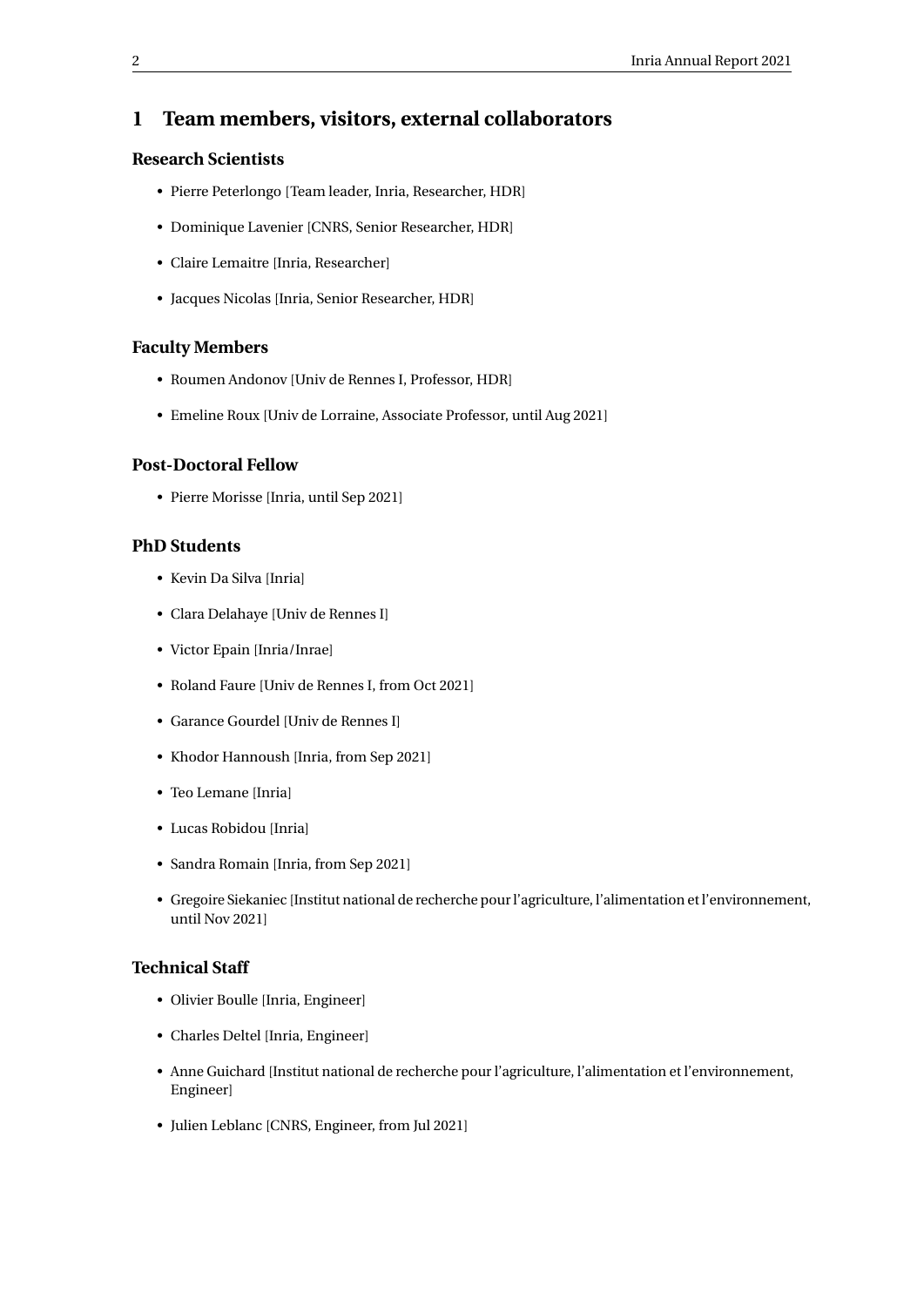#### **Interns and Apprentices**

- Roland Faure [Univ de Rennes I, from Mar 2021 until Aug 2021]
- Pauline Hamon-Giraud [Inria, from Apr 2021 until Jun 2021]
- Igor Martayan [CNRS, from May 2021 until Jul 2021]
- Rania Ouazahrou [Institut national de recherche pour l'agriculture, l'alimentation et l'environnement, until Jul 2021]
- Gregoire Prunier [Inria, until Jul 2021]
- Sandra Romain [Inria, until Jul 2021]
- Jordan Tayac-Geoffroy [Inria, from May 2021 until Jul 2021]

#### **Administrative Assistant**

• Marie Le Roic [Inria]

#### **External Collaborators**

- Susete Alves Carvalho [Institut national de recherche pour l'agriculture, l'alimentation et l'environnement]
- Fabrice Legeai [Institut national de recherche pour l'agriculture, l'alimentation et l'environnement]
- Emeline Roux [Univ de Rennes I, from Oct 2021]

## <span id="page-5-0"></span>**2 Overall objectives**

#### <span id="page-5-1"></span>**2.1 Genomic data processing**

The main goal of the GenScale project is to develop scalable methods, tools, and software for processing genomic data. Our research is motivated by the fast development of sequencing technologies, especially next generation sequencing (NGS), that provide up to billions of very short DNA fragments of high quality (short reads), and third generation sequencing (TGS), that provide millions of long DNA fragments of lower quality (long reads). Synthetic long reads or linked-reads is another technology type that combine the high quality and low cost of short-reads sequencing with a long-range information by adding barcodes that tag reads originating from the same long DNA fragment. All these sequencing data bring very challenging problems both in terms of bioinformatics and computer sciences. As a matter of fact, the last sequencing machines generate Tera bytes of DNA sequences from which time-consuming processes must be applied to extract useful and pertinent information.

Today, a large number of biological questions can be investigated using genomic data. DNA is extracted from one or several living organisms, sequenced with high throughput sequencing machines, then analyzed with bioinformatics pipelines. Such pipelines are generally made of several steps. The first step performs basic operations such as quality control and data cleaning. The next steps operate more complicated tasks such as genome assembly, variant discovery (SNP, structural variations), automatic annotation, sequence comparison, etc. The final steps, based on more comprehensive data extracted from the previous ones, go toward interpretation, generally by adding different semantic information, or by performing high-level processing on these pre-processed data.

GenScale expertise relies mostly on the first and second steps. The challenge is to develop scaling algorithms able to devour the daily sequenced DNA flow that tends to congest the bioinformatics computing centers. To achieve this goal, our strategy is to work both on space and time scalability aspects. Space scalability is correlated to the design of optimized and low memory footprint data structures able to capture all useful information contained in sequencing datasets. The idea is that Tera bytes of raw data absolutely need to be represented in a very concise way so that their analyses completely fit into a computer memory. Time scalability means that the execution of the algorithms must be as short as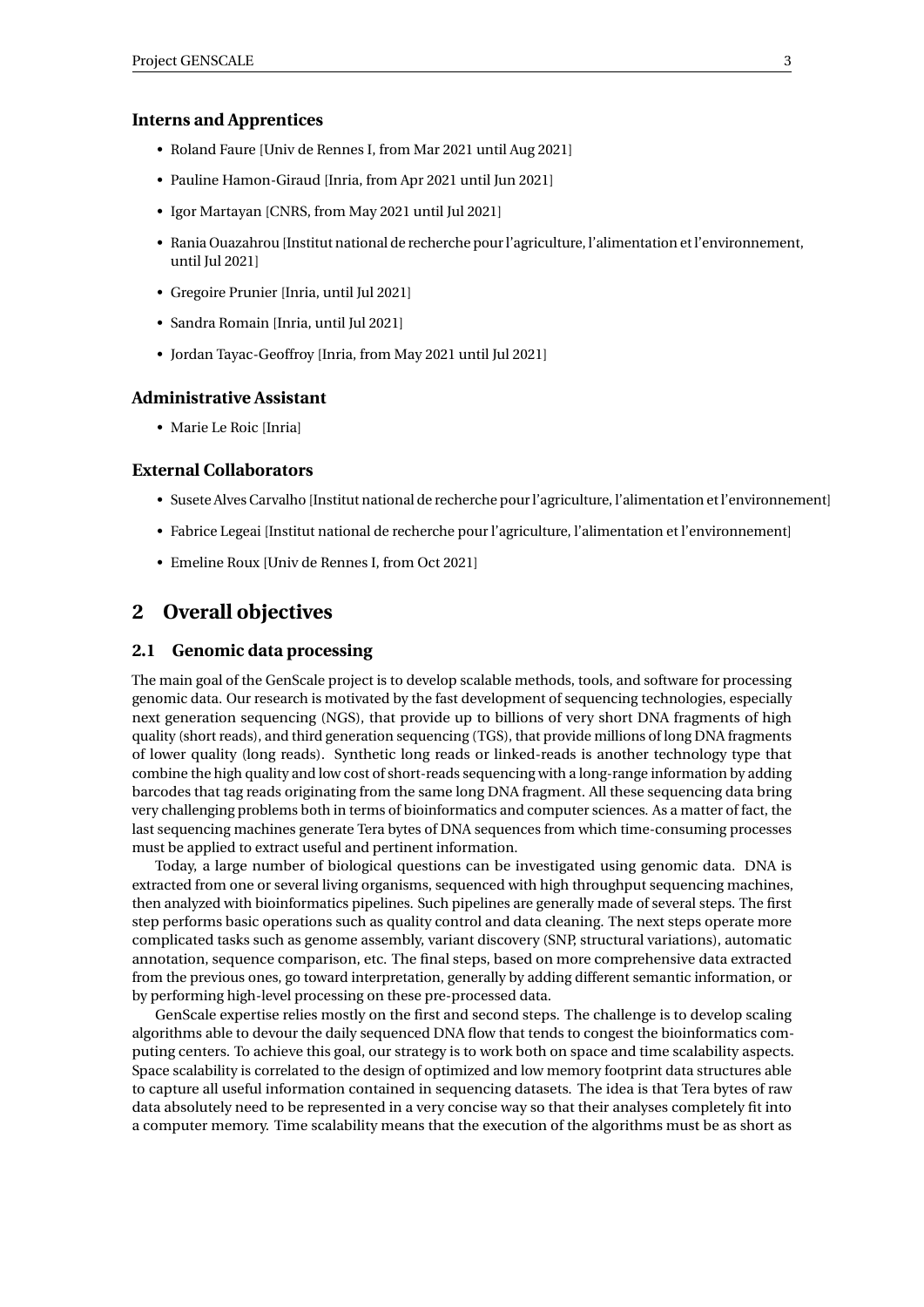possible or, at least, must last a reasonable amount of time. In that case, conventional algorithms that were working on rather small datasets must be revisited to scale on today sequencing data. Parallelism is a complementary technique for increasing scalability.

GenScale research is then organized along three main axes:

- − Axis 1: Data structures
- − Axis 2: Algorithms
- − Axis 3: Parallelism

The first axis aims at developing advanced data structures dedicated to sequencing data. Based on these objects, the second axis provides low memory footprint algorithms for a large panel of usual tools dedicated to sequencing data. Fast execution time is improved by the third axis. The combination of these three components allows efficient and scalable algorithms to be designed.

#### <span id="page-6-0"></span>**2.2 Life science partnerships**

A second important objective of GenScale is to create and maintain permanent partnerships with other life science research groups. As a matter of fact, the collaboration with genomic research teams is of crucial importance for validating our tools, and for capturing new trends in the bioinformatics domain. Our approach is to actively participate in solving biological problems (with our partners) and to get involved in a few challenging genomic projects.

Partnerships are mainly supported by collaborative projects (such as ANR projects or ITN European projects) in which we act as bioinformatics partners either for bringing our expertise in that domain or for developing *ad hoc* tools.

## <span id="page-6-1"></span>**3 Research program**

#### <span id="page-6-2"></span>**3.1 Axis 1: Data Structures**

The aim of this axis is to develop efficient data structures for representing the mass of genomic data generated by the sequencing machines. This research is motivated by the fact that the treatments of large genomes, such as mammalian or plant genomes, or multiple genomes coming from a same sample as in metagenomics, require high computing resources, and more specifically very important memory configuration. The advances in TGS technologies bring also new challenges to represent or search information based on sequencing data with high error rate.

Part of our research focuses on kmer representation (words of length *k*), and on the de-Bruijn graph structure. This well-known data structure, directly built from raw sequencing data, have many properties matching perfectly well with NGS processing requirements. Here, the question we are interested in is how to provide a low memory footprint implementation of the de-Bruijn graph to process very large NGS datasets, including metagenomic ones [\[3,](#page-27-4) [4\]](#page-27-5).

A correlated research direction is the indexing of large sets of objects. A typical, but non exclusive, need is to annotate nodes of the de-Bruijn graph, that is potentially billions of items. Again, very low memory footprint indexing structures are mandatory to manage a very large quantity of objects [\[7\]](#page-27-6).

#### <span id="page-6-3"></span>**3.2 Axis 2: Algorithms**

The main goal of the GenScale team is to develop optimized tools dedicated to genomic data processing. Optimization can be seen both in terms of space (low memory footprint) and in terms of time (fast execution time). The first point is mainly related to advanced data structures as presented in the previous section (axis 1). The second point relies on new algorithms and, when possible implementation on parallel structures (axis 3).

We do not have the ambition to cover the vast panel of software related to genomic data processing needs. We particularly focused on the following areas:

• **NGS data Compression** De-Bruijn graphs are *de facto* a compressed representation of the NGS information from which very efficient and specific compressors can be designed. Furthermore,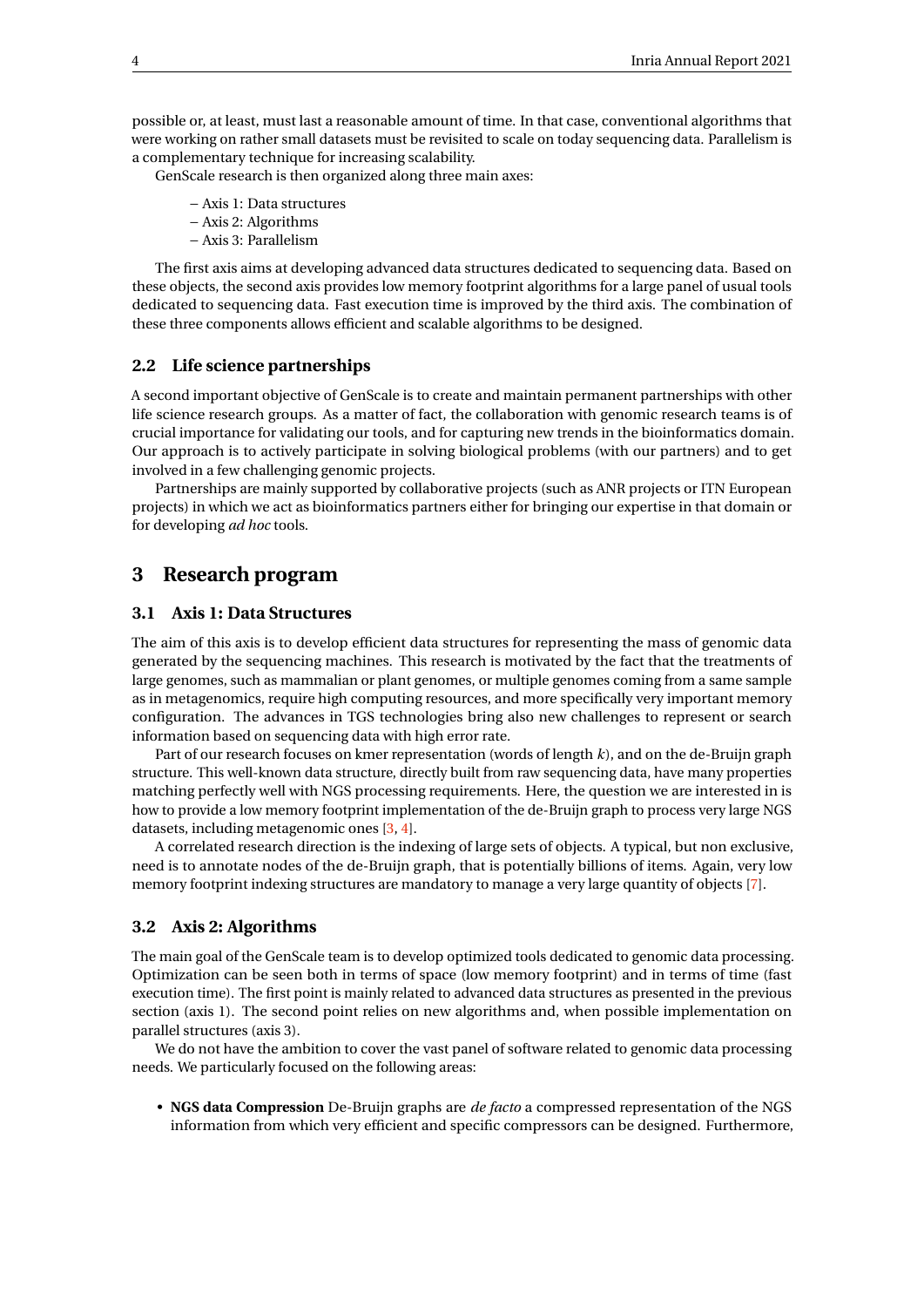compressing the data using smart structures may speed up some downstream graph-based analyses since a graph structure is already built [\[1\]](#page-27-7).

- **Genome assembly** This task remains very complicated, especially for large and complex genomes, such as plant genomes with polyploid and highly repeated structures. We worked both on the generation of contigs [\[3\]](#page-27-4) and on the scaffolding step [\[5\]](#page-27-8). Both NGS and TGS technologies are taken into consideration, either independently or using combined approaches.
- **Detection of variants** This is often the main information one wants to extract from the sequencing data. Variants range from SNPs or short indels to structural variants that are large insertions/deletions and long inversions over the chromosomes. We developed original methods to find variants without any reference genome [\[9\]](#page-27-9), to detect structural variants using local NGS assembly approaches [\[8\]](#page-27-10) or TGS processing.
- **Metagenomics** We focused our research on comparative metagenomics by providing methods able to compare hundreds of metagenomic samples together. This is achieved by combining very low memory data structures and efficient implementation and parallelization on large clusters [\[2\]](#page-27-11).
- **Large scale indexation** We develop approaches, indexing terabyte sized datasets in a few days. As a result, those index make possible the query a sequence in a few minutes [\[36\]](#page-30-0).
- **Storing information on DNA molecules** DNA molecule can be seen as promising support for information storage. This can be achieved by encoding information into DNA alphabet, including error correction codes, data security, before to synthetize the corresponding DNA molecules.

#### <span id="page-7-0"></span>**3.3 Axis 3: Parallelism**

This third axis investigates a supplementary way to increase performances and scalability of genomic treatments. There are many levels of parallelism that can be used and/or combined to reduce the execution time of very time-consuming bioinformatics processes. A first level is the parallel nature of today processors that now house several cores. A second level is the grid structure that is present in all bioinformatics centers or in the cloud. This two levels are generally combined: a node of a grid is often a multicore system. Another possibility is to work with processing in memory (PIM) boards or to add hardware accelerators to a processor. A GPU board is a good example.

GenScale does not do explicit research on parallelism. It exploits the capacity of computing resources to support parallelism. The problem is addressed in two different directions. The first is an engineering approach that uses existing parallel tools to implement algorithms such as multithreading or MapReduce techniques [\[4\]](#page-27-5). The second is a parallel algorithmic approach: during the development step, the algorithms are constrained by parallel criteria [\[2\]](#page-27-11). This is particularly true for parallel algorithms targeting hardware accelerators.

## <span id="page-7-1"></span>**4 Application domains**

#### <span id="page-7-2"></span>**4.1 Introduction**

Today, sequencing data are intensively used in many life science projects. The methodologies developed by the GenScale group are generic approaches that can be applied to a large panel of domains such as health, agronomy or environment areas. The next sections briefly describe examples of our activity in these different domains.

#### <span id="page-7-3"></span>**4.2 Health**

**Genetic and cancer disease diagnostic:** Genetic diseases are caused by some particular mutations in the genomes that alter important cell processes. Similarly, cancer comes from changes in the DNA molecules that alter cell behavior, causing uncontrollable growth and malignancy. Pointing out genes with mutations helps in identifying the disease and in prescribing the right drugs. Thus, DNA from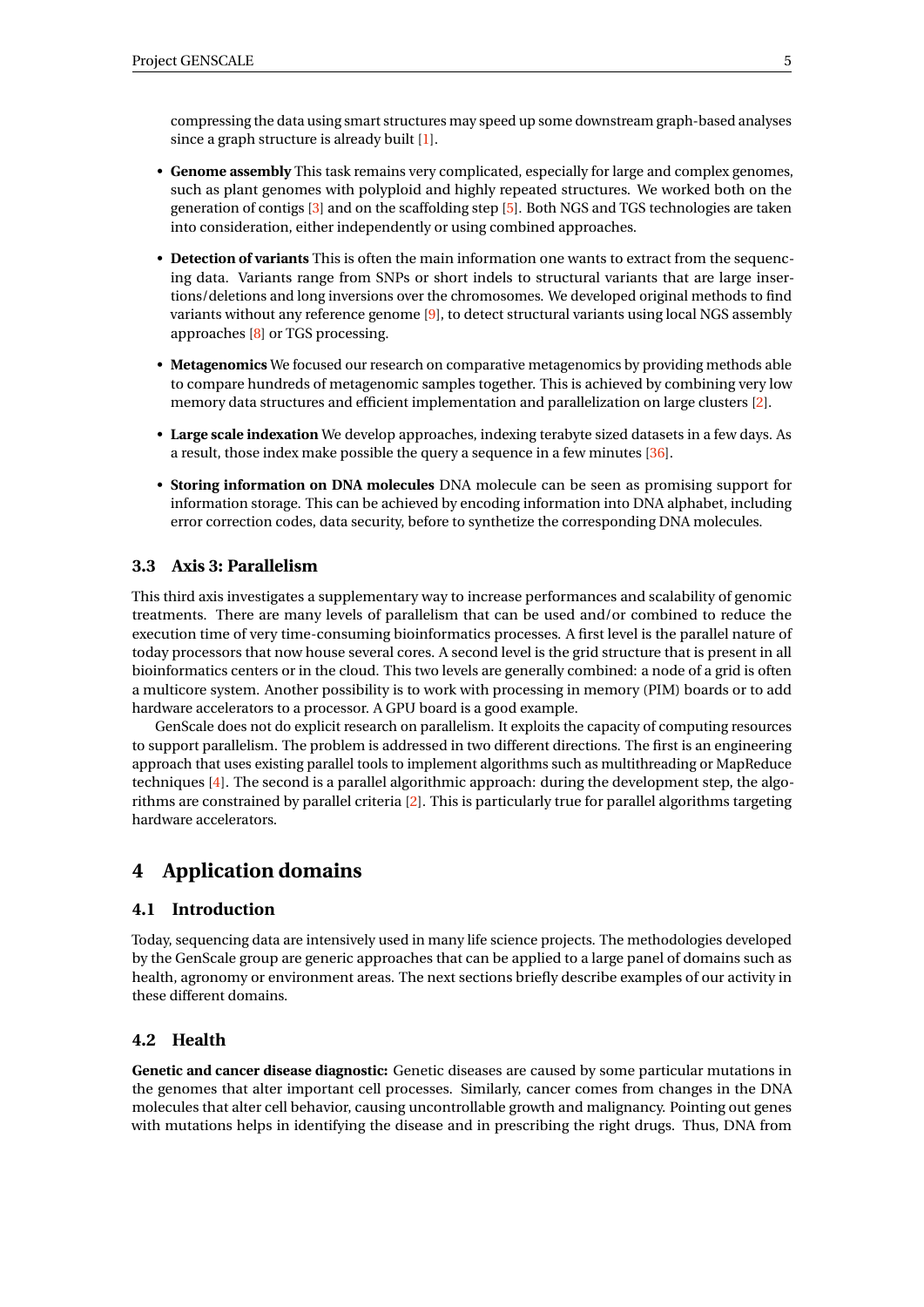individual patients is sequenced and the aim is to detect potential mutations that may be linked to the patient disease. Bioinformatics analysis can be based on the detection of SNPs (Single Nucleotide Polymorphism) from a set of predefined target genes. One can also scan the complete genome and report all kinds of mutations, including complex mutations such as large insertions or deletions, that could be associated with genetic or cancer diseases.

**Neurodegenerative disorders:** The biological processes that lead from abnormal protein accumulation to neuronal loss and cognitive dysfunction is not fully understood. In this context, neuroimaging biomarkers and statistical methods to study large datasets play a pivotal role to better understand the pathophysiology of neurodegenerative disorders. The discovery of new genetic biomarkers could thus have a major impact on clinical trials by allowing inclusion of patients at a very early stage, at which treatments are the most likely to be effective. Correlations with genetic variables can determine subgroups of patients with common anatomical and genetic characteristics.

#### <span id="page-8-0"></span>**4.3 Agronomy**

**Insect genomics:** Insects represent major crop pests, justifying the need for control strategies to limit population outbreaks and the dissemination of plant viruses they frequently transmit. Several issues are investigated through the analysis and comparison of their genomes: understanding their phenotypic plasticity such as their reproduction mode changes, identifying the genomic sources of adaptation to their host plant and of ecological speciation, and understanding the relationships with their bacterial symbiotic communities [\[6\]](#page-27-12).

**Improving plant breeding:** Such projects aim at identifying favorable alleles at loci contributing to phenotypic variation, characterizing polymorphism at the functional level and providing robust multi-locus SNP-based predictors of the breeding value of agronomical traits under polygenic control. Underlying bioinformatics processing is the detection of informative zones (QTL) on the plant genomes.

#### <span id="page-8-1"></span>**4.4 Environment**

**Food quality control:** One way to check food contaminated with bacteria is to extract DNA from a product and identify the different strains it contains. This can now be done quickly with low-cost sequencing technologies such as the MinION sequencer from Oxford Nanopore Technologies.

**Ocean biodiversity:** The metagenomic analysis of seawater samples provides an original way to study the ecosystems of the oceans. Through the biodiversity analysis of different ocean spots, many biological questions can be addressed, such as the plankton biodiversity and its role, for example, in the CO2 sequestration.

## <span id="page-8-2"></span>**5 Social and environmental responsibility**

#### <span id="page-8-3"></span>**5.1 Impact of research results**

**Insect genomics to reduce phytosanitary product usage.** Through its long term collaboration with INRAE IGEPP, GenScale is involved in various genomic projects in the field of agricultural research. In particular, we participate in the genome assembly and analyses of some major agricultural pests or their natural ennemies such as parasitoids. The long term objective of these genomic studies is to develop control strategies to limit population outbreaks and the dissemination of plant viruses they frequently transmit, while reducing the use of phytosanitary products.

**Energy efficient genomic computation through Processing-in-Memory.** All current computing platforms are designed following the von Neumann architecture principles, originated in the 1940s, that separate computing units (CPU) from memory and storage. Processing-in-memory (PIM) is expected to fundamentally change the way we design computers in the near future. These technologies consist of processing capability tightly coupled with memory and storage devices. As opposed to bringing all data into a centralized processor, which is far away from the data storage and is bottlenecked by the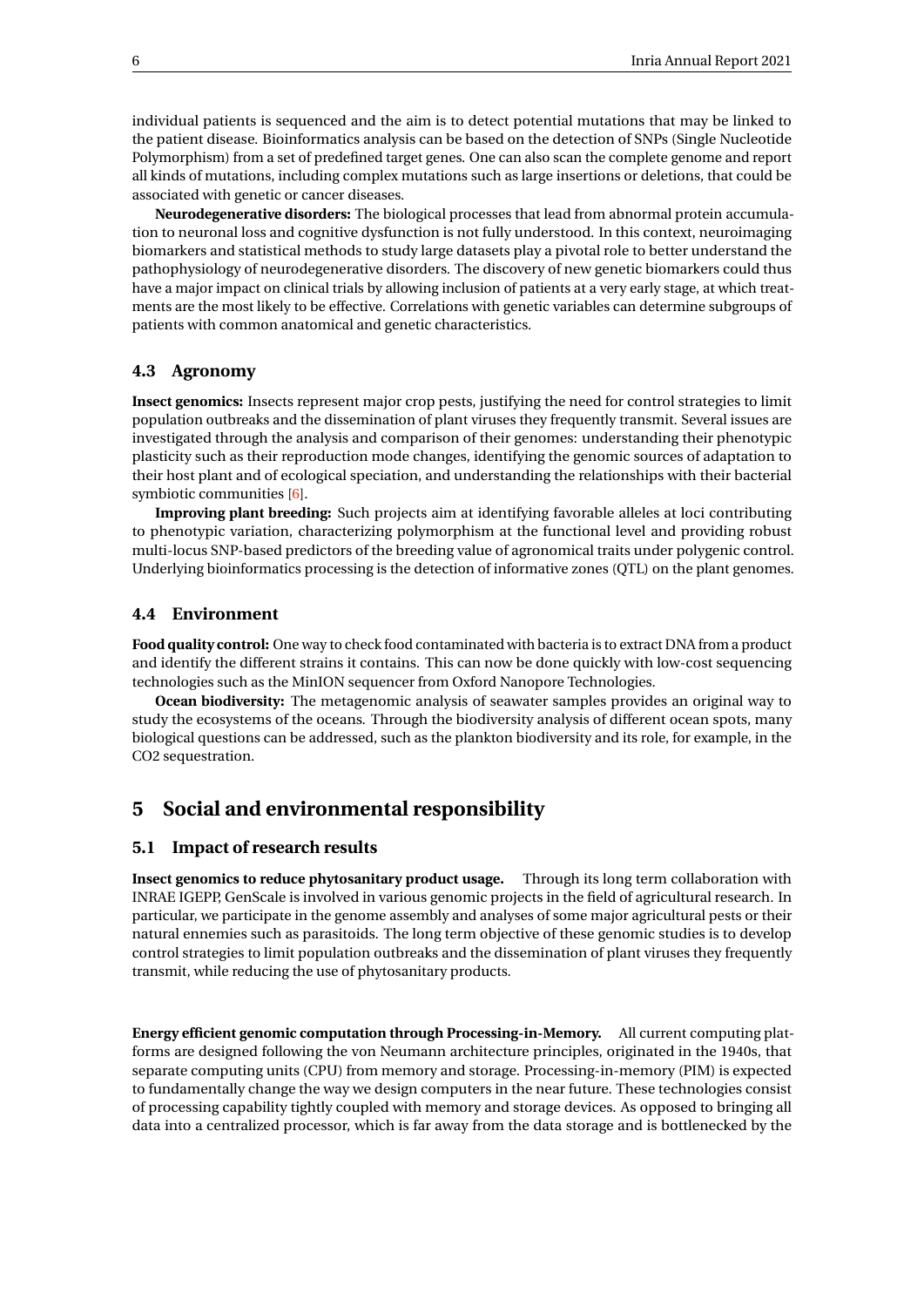latency (time to access), the bandwidth (data transfer throughput) to access this storage, and energy required to both transfer and process the data, in-memory computing technologies enable processing of the data directly where it resides, without requiring movement of the data, thereby greatly improving the performance and energy efficiency of processing of massive amounts of data potentially by orders of magnitude. This technology is currently under test in GenScale with a revolutionary memory component developed by the UpMEM company. Several genomic algorithms have been parallelized on UpMEM systems, and we demonstrated significative energy gains compared to FPGA or GPU accelerators. For comparable performances (in terms of execution time) on large scale genomics applications, UpMEM PIM systems consume 3 to 5 times less energy.

## <span id="page-9-0"></span>**6 Highlights of the year**

We present in this highlight an important published result regarding the error profile of Nanopore third generation sequencing technology, *Troubles and bias in Nanopore sequencing technology* [\[13\]](#page-28-0).

This work concerns Nanopore long read sequencing, a technology that is a growing source of genomic data, since it offers a low access cost and the possibility of sequencing in the field. The counterpart is that it produces high error rate sequences compared to a short reads mature technology such as Illumina's, or even the last generation of PacBio long reads. Many articles currently focus on how to reduce this error rate after sequencing. On the other hand, the precise landscape of errors has been the subject of very little work and the technology provider, Oxford Nanopore, communicates little about the precise characteristics of its devices and softwares that are not open-source.

This paper is of interest to a wide audience of nanopore technology users. In particular, designers of software performing basecalling or assembly can take advantage of a better knowledge of the sequencer's weaknesses for their improvement. Similarly, the findings are useful for improving the analysis of variants in genomic sequences, an area where it is necessary to differentiate accurately between variations and errors. Finally, biologists can better filter their data according to quality by controlling the associated risk of error.

The technology depends on an essential software component, the basecaller, which transforms the observed electrical signal into nucleotide sequences. We propose analysis results for two generations of basecallers, including the most recent one, which show constants in the type of errors produced. The most important one concerns biases in relation to the GC rate of sequences, a characteristic not described so far but which has a proven impact on these errors. The study of a more obvious defects in homopolymer sequencing has been extended to other motifs of low complexity. Finally, we show an interesting correlation between the quality of the reads and the error rate. Our results also contain an analysis of errors for RNA direct sequencing, one of the advanced possibility of nanopores. Overall, we provide a very detailed panel of sequencing errors and this analysis can be adapted to the evolution of the technology and the data of each user thanks to a downloadable software. From an experimental point of view, this study concerns the bacterial and human genomes, and cover different contexts: prokaryotes vs. eukaryotes, genome size, genome GC levels, types of repeats. Moreover, we provide an analysis of errors for direct RNA sequencing on the Brassica napus genome.

## <span id="page-9-1"></span>**7 New software and platforms**

#### <span id="page-9-2"></span>**7.1 New software**

#### <span id="page-9-3"></span>**7.1.1 MTG-link**

**Keywords:** Bioinformatics, Genome assembly, High throughput sequencing

**Functional Description:** MTG-Link is a gap-filling tool for draft genome assemblies, dedicated to linkedread data generated for instance by 10X Genomics Chromium technology. It is a Python pipeline combining the local assembly tool MindTheGap and an efficient read subsampling scheme based on the barcode information of each read. It takes as input a set of reads, a GFA file with gap coordinates and an alignment file in BAM format. It outputs the results in a GFA file.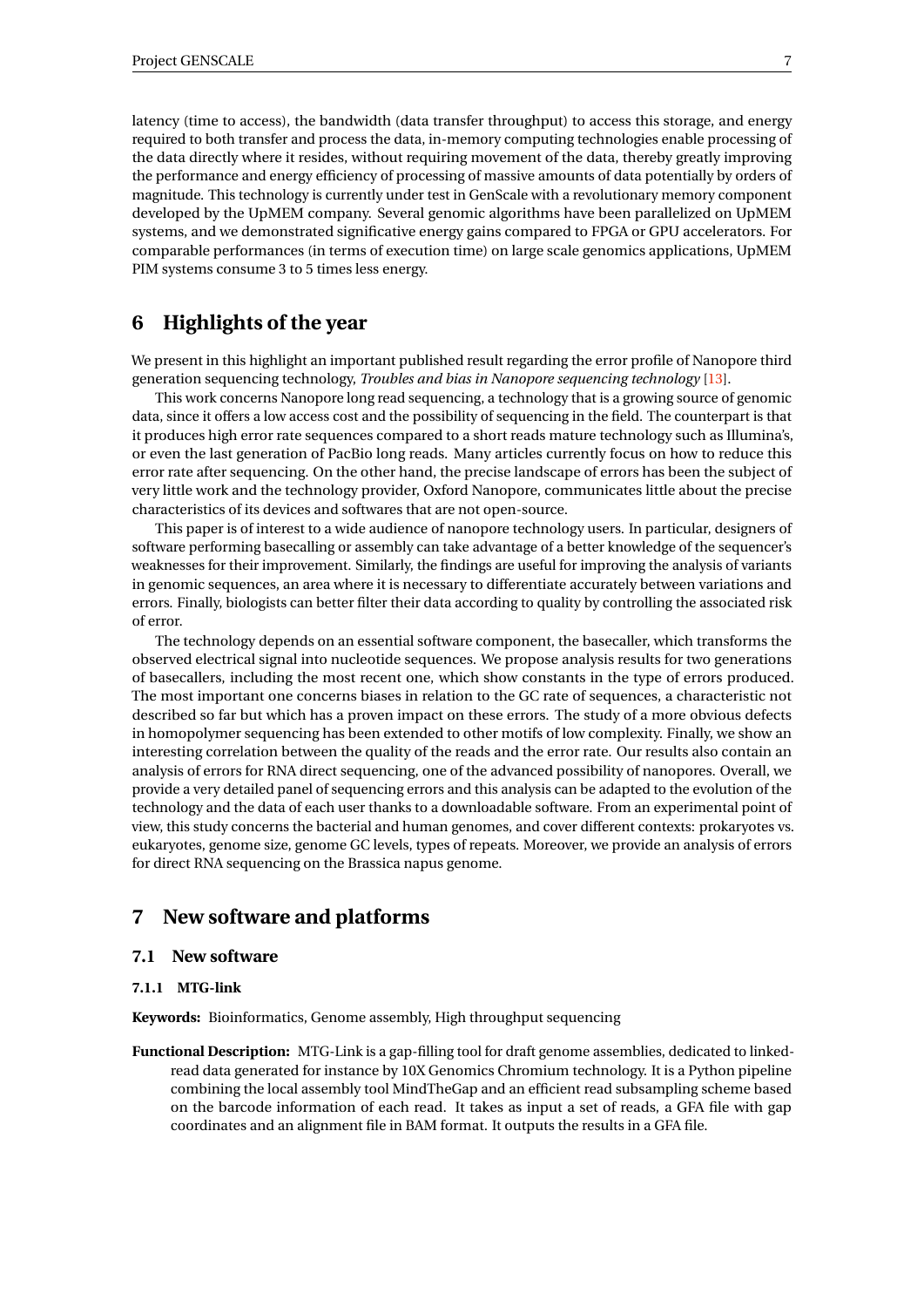#### **URL:** <https://github.com/anne-gcd/MTG-Link>

#### **Publication:** [hal-03441914](https://hal.inria.fr/hal-03441914)

**Contact:** Claire Lemaitre

**Participants:** Anne Guichard, Fabrice Legeai, Claire Lemaitre

**Partner:** INRAE

#### <span id="page-10-0"></span>**7.1.2 kmtricks**

**Keywords:** High throughput sequencing, Indexing, K-mer, Bloom filter, K-mers matrix

**Functional Description:** kmtricks is a tool suite built around the idea of k-mer matrices. It is designed for counting k-mers, and constructing bloom filters or counted k-mer matrices from large and numerous read sets. It takes as inputs sequencing data (fastq) and can output different kinds of matrices compatible with common k-mers indexing tools. The software is composed of several modules and a library which allows to interact with the module outputs.

**URL:** <https://github.com/tlemane/kmtricks>

**Contact:** Pierre Peterlongo

**Participants:** Teo Lemane, Rayan Chikhi, Pierre Peterlongo

#### <span id="page-10-1"></span>**7.1.3 ORI**

**Name:** Oxford nanopore Reads Identification

- **Keywords:** Bioinformatics, Bloom filter, Spaced seeds, Long reads, ASP Answer Set Programming, Bacterial strains
- **Functional Description:** ORI (Oxford nanopore Reads Identification) is a software using long nanopore reads to identify bacteria present in a sample at the strain level. There are two sub-parts in ORI: (1) the creation of the index containing the reference genomes of the interest species and (2) the query of this index with long reads from Nanopore sequencing in order to identify the strain(s).

#### **URL:** <https://github.com/gsiekaniec/ORI>

**Contact:** Jacques Nicolas

**Participants:** Gregoire Siekaniec, Teo Lemane, Jacques Nicolas, Emeline Roux

#### <span id="page-10-2"></span>**7.1.4 StrainFLAIR**

**Name:** STRAIN-level proFiLing using vArIation gRaph

**Keywords:** Indexation, Bacterial strains, Pangenomics

**Functional Description:** StrainFLAIR (STRAIN-level proFiLing using vArIation gRaph) is a tool for strain identification and quantification that uses a variation graph representation of gene sequences. The input is a collection of complete genomes, draft genomes or metagenome-assembled genomes from which genes will be predicted. StrainFLAIR is sub-divided into two main parts: first, an indexing step that stores clusters of reference genes into variation graphs, and then, a query step using mapping of metagenomic reads to infer strain-level abundances in the queried sample.

#### **URL:** <https://github.com/kevsilva/StrainFLAIR>

**Contact:** Kevin Da Silva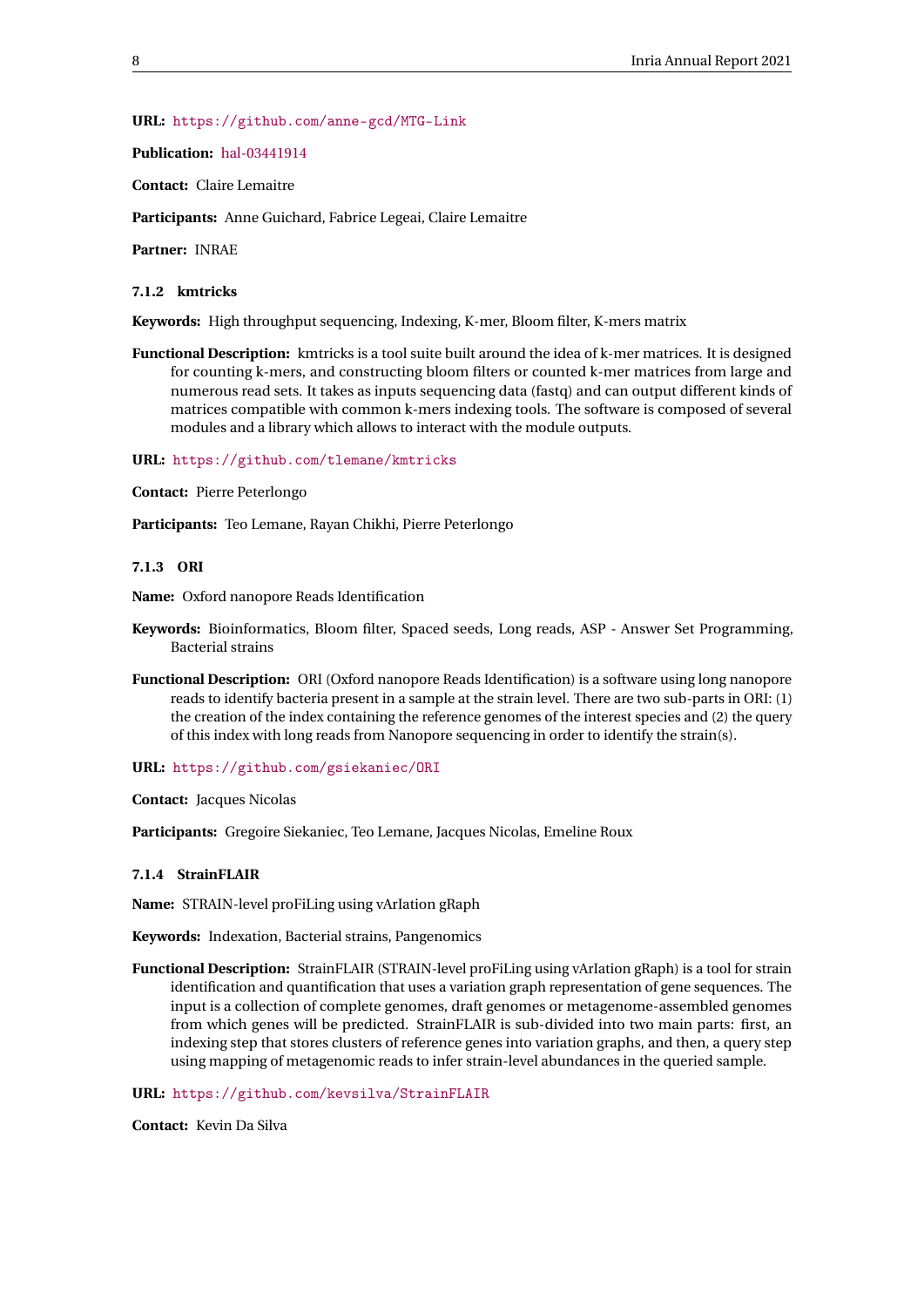#### <span id="page-11-0"></span>**7.1.5 LRez**

**Keywords:** High throughput sequencing, Genome analysis, Indexation

**Functional Description:** LRez is a C++ API and toolkit for analyzing and managing Linked-Reads sequencing data. Linked-Reads technologies, such as 10x Genomics, Haplotagging, stLFR and TELL-Seq, partition and tag high-molecular-weight DNA molecules with a barcode prior to classical short-read sequencing. This way, Linked-Reads manage to combine the high-quality of the short reads and a long-range information which can be inferred by identifying distant reads belonging to the same DNA molecule with the help of the barcodes. LRez provides various functionalities such as extracting, indexing and querying Linked-Reads barcodes, in BAM, FASTQ, and gzipped FASTQ files. The API is compiled as a shared library, helping its integration to external projects.

**URL:** <https://github.com/morispi/LRez>

**Publications:** [hal-03421103,](https://hal.inria.fr/hal-03421103) [hal-03441917](https://hal.inria.fr/hal-03441917)

**Contact:** Claire Lemaitre

**Participants:** Pierre Morisse, Fabrice Legeai, Claire Lemaitre

#### <span id="page-11-1"></span>**7.1.6 LEVIATHAN**

**Keywords:** High throughput sequencing, Structural Variation, Genome analysis

**Functional Description:** LEVIATHAN is a structural variant calling tool dedicated to Linked-Reads sequencing data. Linked-Reads technologies combine the high quality and low cost of short-reads sequencing with a long-range information by adding barcodes that tag reads originating from the same long DNA fragment. The method relies on a barcode index, that allows to quickly compare the similarity of all possible pairs of regions in terms of amount of common barcodes. Region pairs sharing a sufficient number of barcodes are then considered as potential structural variants, and complementary, classical short reads methods are applied to further refine the breakpoint coordinates.

#### **URL:** <https://github.com/morispi/LEVIATHAN>

**Publication:** [hal-03441874](https://hal.inria.fr/hal-03441874)

**Contact:** Claire Lemaitre

**Participants:** Pierre Morisse, Fabrice Legeai, Claire Lemaitre

#### <span id="page-11-2"></span>**7.1.7 GraphUnzip**

**Keywords:** Genome assembly, Genome assembling, Haplotyping

**Functional Description:** GraphUnzip untangles assembly graphs: GraphUnzip takes two input: 1) An assembly graph in GFA fromat, from an assembler 2) Data that can help untangling the graph: Hi-C, long reads or linked reads.

GraphUnzip returns an untangled assembly graph, improving significantly the contiguity of the input assembly.

**URL:** <http://github.com/nadegeGuiglielmoni/GraphUnzip>

**Contact:** Roland Faure

**Partner:** Université libre de Bruxelles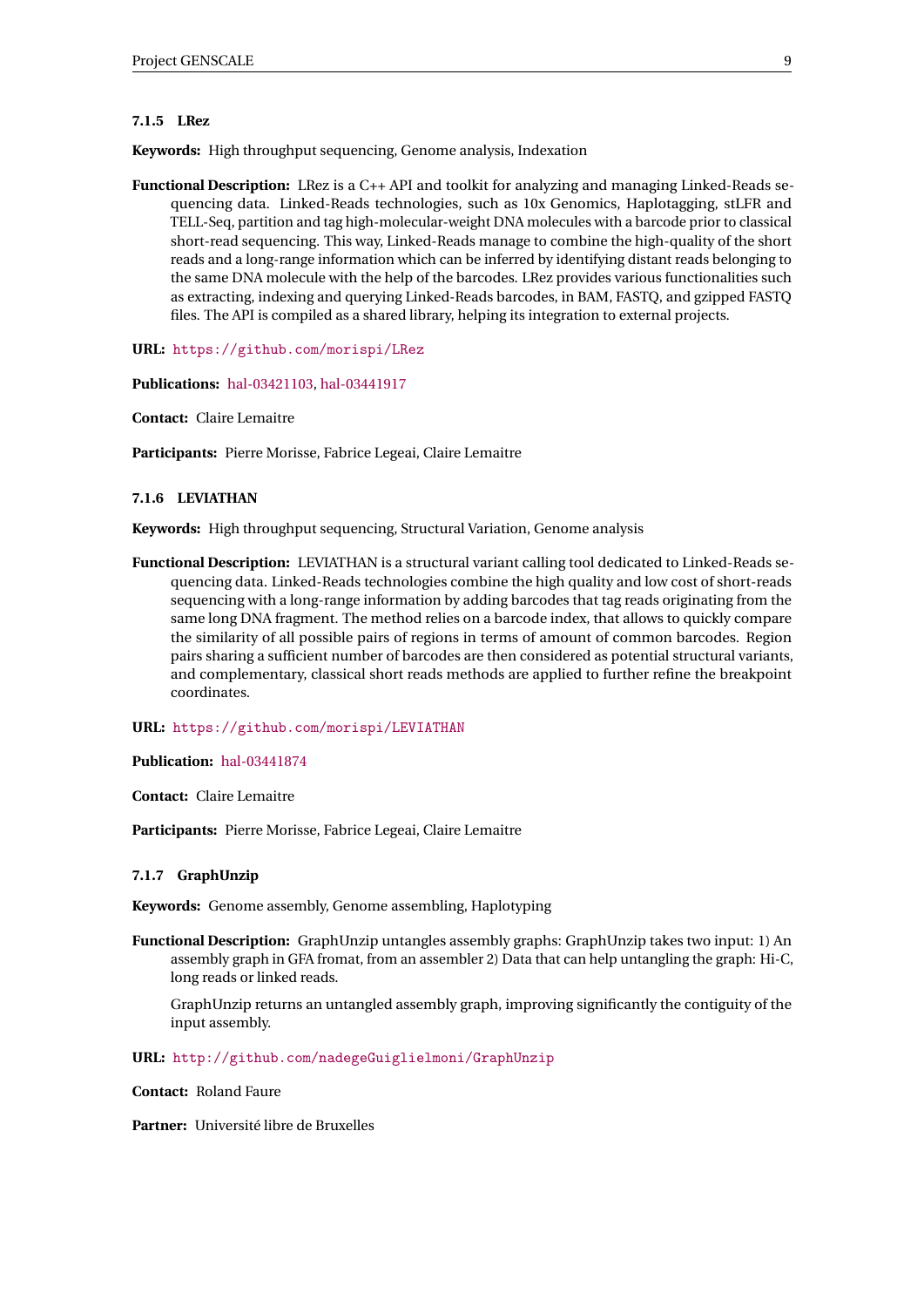#### <span id="page-12-0"></span>**7.1.8 QuickDeconvolution**

**Keywords:** High throughput sequencing, Genomics

**Functional Description:** QuickDeconvolution deconvolutes a set of linked reads: QuickDeconvolution takes as input a linked reads dataset and adds an extension (-1, -2, -3...) to the barcodes, such that two reads with the same barcode and the same extension comes from the same genomic region.

#### **URL:** <http://github.com/RolandFaure/QuickDeconvolution>

**Contact:** Roland Faure

<span id="page-12-1"></span>**7.1.9 findere**

**Keywords:** Indexation, Data structures, K-mer, Bloom filter, Genomic sequence

**Functional Description:** findere is a simple strategy for speeding up queries and for reducing false positive calls from any Approximate Membership Query data structure (AMQ). With no drawbacks (in particular no false positive), queries are two times faster with two orders of magnitude less false positive calls.

**Publication:** [hal-03243791](https://hal.inria.fr/hal-03243791)

**Contact:** Lucas Robidou

#### <span id="page-12-2"></span>**7.1.10 DnarXiv**

**Name:** dnarXiv project platform

**Keywords:** Biological sequences, Simulator, Sequence alignment, Error Correction Code

**Functional Description:** The objective of DnarXiv is to implement a complete system for storing, preserving and retrieving any type of digital document in DNA molecules. The modules include the conversion of the document into DNA sequences, the use of error-correcting codes, the simulation of the synthesis and assembly of DNA fragments, the simulation of the sequencing and basecalling of DNA molecules, and the overall supervision of the system.

**URL:** <https://gitlab.inria.fr/dnarxiv>

**Contact:** Olivier Boulle

**Partners:** IMT Atlantique, Université de Rennes 1

#### <span id="page-12-3"></span>**7.1.11 SeqFaiLR**

**Keywords:** Long reads, Sequencing error, Sequence alignment

**Functional Description:** SeqFaiLR analyses Nanopore long reads sequencing error profiles. The algorithms have been designed for Nanopore data, but can be applied for other long read data. From raw reads and reference genomes, these scripts perform alignment and compute several analysis (low-complexity regions sequencing accuracy, GC bias, links between error rates and quality scores, and so on).

#### **URL:** <https://github.com/cdelahaye/SeqFaiLR>

**Contact:** Clara Delahaye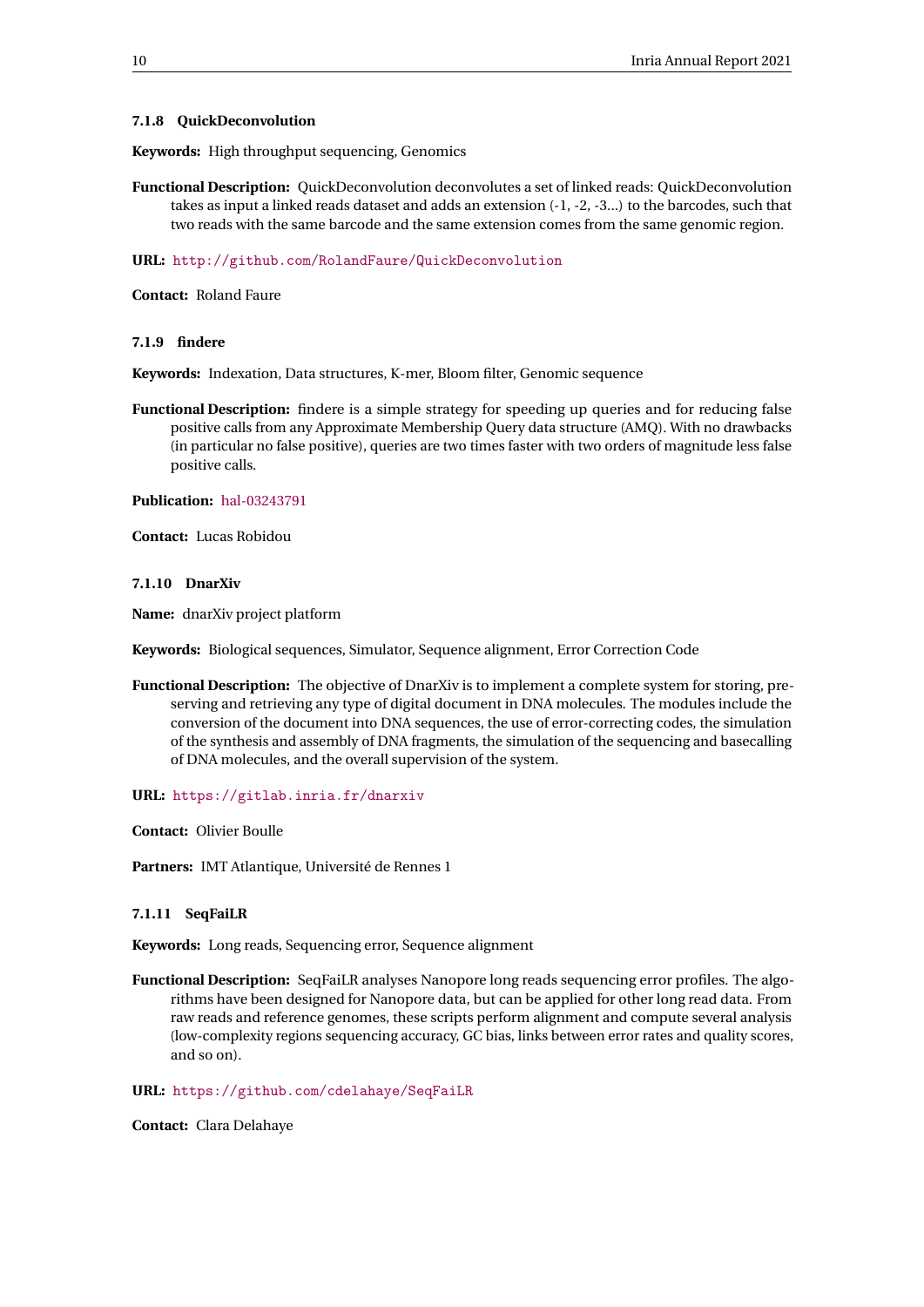## <span id="page-13-0"></span>**8 New results**

#### <span id="page-13-1"></span>**8.1 Algorithms for genome assembly and variant detection**

#### <span id="page-13-2"></span>**8.1.1 Structural Variant detection with linked-reads**

**Participants:** Fabrice Legeai, Claire Lemaitre, Pierre Morisse.

Thanks to their long-range information, linked-reads are particularly useful for structural variant calling. As a result, multiple structural variant calling methods were developed within the last few years. However, these methods were mainly tested on human data, and do not run well on non-human organisms, they all require large amounts of computing resources. We present LEVIATHAN, a new structural variant calling tool that aims to address these issues, and especially better scale and apply to a wide variety of organisms. Our method relies on a barcode index, that allows to quickly compare the similarity of all possible pairs of regions in terms of amount of common barcodes. Region pairs sharing a sufficient number of barcodes are then considered as potential structural variants, and complementary, classical short reads methods are applied to further refine the breakpoint coordinates. Our experiments on simulated data underline that our method compares well to the state-of-the-art, both in terms of recall and precision, and also in terms of resource consumption. Moreover, LEVIATHAN was successfully applied to a real dataset from a non-model organism, while all other tools either failed to run or required unreasonable amounts of resources [\[31\]](#page-29-0).

#### <span id="page-13-3"></span>**8.1.2 Structural Variation genotyping with variant graphs**

**Participants:** Claire Lemaitre, Sandra Romain.

One of the problems in Structural Variant (SV) analysis is the genotyping of variants. It consists in estimating the presence or absence of a set of known variants in a newly sequenced individual. Our team previously released SVJedi, the first SV genotyper dedicated to long read data. The method is based on linear representations of the allelic sequences of each SV. While this is very efficient for distant SVs, the method fails to genotype some closely located or overlapping SVs.To overcome this limitation, we present a novel approach, SVJedi-graph, which uses sequence graphs instead of linear sequences to represent the SVs. Only the SV sequences and that of the SV flanking regions are represented in our graph, resulting in a variation graph composed of multiple connected components, each representing the possible alleles for a region of one, or several close SVs. Tests on simulated long-reads on the human chromosome 1, with 1,000 deletions from the dbVar database, show a similar precision compared to SVJedi (98.1 %, against 97.8 %). Importantly, when additional deletions are added progressively closer to the original 1,000 in the dataset, SVJedi-graph maintains a 100 % genotyping rate with a high precision, when SVJedi is not able to assign a genotype to 21 % of the deletions when they are too close to each other (0-50 bp apart). SVJedi-graph also supports other SV types such as insertions and inversions, for which similar performances were obtained [\[40\]](#page-30-1).

#### <span id="page-13-4"></span>**8.1.3 Genome gap-filling with linked-read data**

**Participants:** Anne Guichard, Fabrice Legeai, Claire Lemaitre.

We developed a novel software, called MTG-link, for filling assembly gaps with linked-read data. This type of sequencing data has a great potential for filling the gaps as they provide long-range information while maintaining the power and accuracy of short-read sequencing. Our approach is based on local assembly using our tool MindTheGap [\[8\]](#page-27-10), and takes advantage of barcode information to reduce the input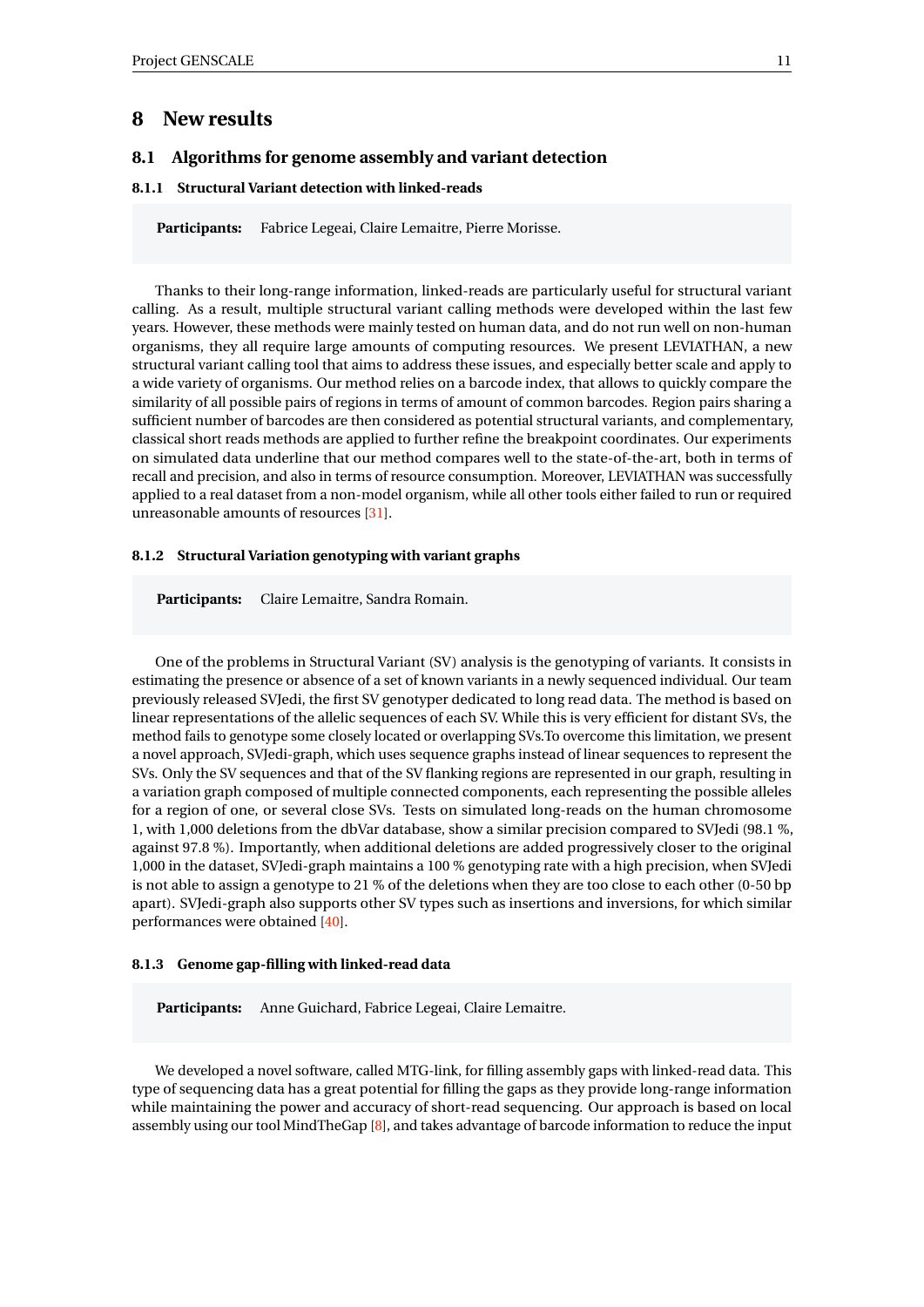read set in order to reduce the de Bruijn graph complexity. MTG-Link tests different parameters values for gap-filling, followed by an automatic qualitative evaluation of the assembly. Validation was performed on a set of simulated gaps from real datasets with various genome complexities. It showed that the read subsampling step of MTG-Link enables to get better genome assemblies than using MindTheGap alone. We applied MTG-Link on 12 individual genomes of a mimetic butterfly (*H. numata*), in the Supergene ANR project context. It significantly improved the contiguity of a 1.3 Mb locus of biological interest [\[30\]](#page-29-1).

#### <span id="page-14-0"></span>**8.1.4 Linked-read deconvolution**

**Participants:** Roland Faure, Dominique Lavenier.

Introduced recently, linked reads technologies, such as the 10X chromium system, use microfluidics to tag multiple short reads coming from the same long (50-200 kbp) fragment with a small sequence, called barcode. Such data are cheap and easy to prepare, combining the accuracy of short-read sequencing and long-range information from the barcodes. The fact that reads with the same barcode come from the same fragment of the genome is extremely rich in information and can be used in a myriad of software. However, the same barcode may be used several times for several different fragments, complicating the analyses. We have developed QuickDeconvolution (QD) a new software for deconvoluting a set of reads sharing a barcode, i.e. separating reads coming from the different fragments. This software takes as input only the sequencing data, without the need for a reference genome. We show that QuickDeconvolution outperforms existing software in terms of accuracy, speed and scalability, making it capable of deconvolving datasets inaccessible before. In particular, we demonstrate here the first example in the literature of a successfully deconvolved animal sequencing dataset, a Drosophila melanogaster dataset of 33 Gbp [\[38\]](#page-30-2).

#### <span id="page-14-1"></span>**8.1.5 Unzipping assembly graphs with long reads and Hi-C**

**Participants:** Roland Faure.

Long reads and Hi-C have revolutionized the field of genome assembly as they have made highly contiguous assemblies accessible even for challenging genomes. As haploid chromosome-level assemblies are now commonly achieved for all types of organisms, phasing assemblies has become the new frontier for genome reconstruction. Several tools have already been released using long reads and/or Hi-C to phase assemblies, but they all start from a set of linear sequences and are ill-suited for non-model organisms with high levels of heterozygosity. We designed GraphUnzip, a fast, memory-efficient and flexible tool to phase assembly graphs into their constituent haplotypes using long reads and/or Hi-C data. As GraphUnzip only connects sequences that already had a potential link in the assembly graph, it yields high-quality gap-less supercontigs. To demonstrate the efficiency of GraphUnzip, we tested it on the human HG00733 and the potato *Solanum tuberosum*. In both cases, GraphUnzip yielded phased assemblies with improved contiguity [\[29\]](#page-29-2).

#### <span id="page-14-2"></span>**8.1.6 CONSENT, long read correction and assembly polishing**

**Participants:** Pierre Morisse.

Third-generation sequencing technologies allow to sequence long reads of tens of kbp, but with high error rates, currently capped around 10%. Self-correction is thus regularly used in long reads analysis projects. We introduce CONSENT, a new self-correction method that relies both on multiple sequence alignment and local de Bruijn graphs. To ensure scalability, multiple sequence alignment computation benefits from a new and efficient segmentation strategy, allowing a massive speedup. CONSENT compares well to the state-of-the-art, and performs better on real Oxford Nanopore data. Specifically, CONSENT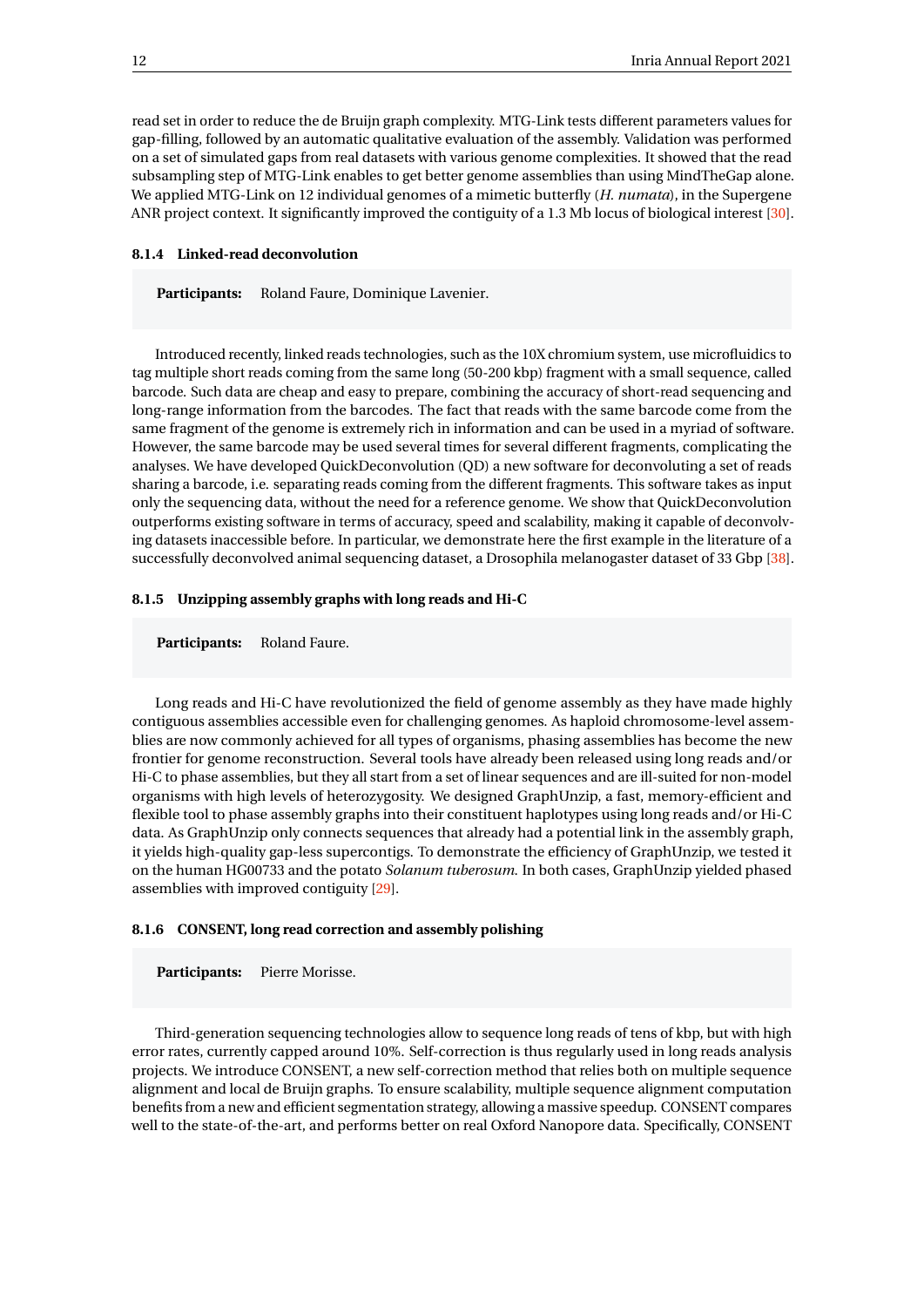is the only method that efficiently scales to ultra-long reads. Moreover, our experiments show that error correction with CONSENT improves the quality of genome assemblies. Additionally, CONSENT implements a polishing feature, allowing to correct raw assemblies. Our experiments show that CONSENT is 2-38x times faster than other polishing tools [\[17\]](#page-28-1).

#### <span id="page-15-0"></span>**8.1.7 Efficient reads' overlaps data structure**

**Participants:** Victor Epain, Rumen Andonov, Dominqiue Lavenier.

One of the most frequent operations in the field of genome assembly, meta-genome assembly and/or scaffolding is sequenced reads comparison. The main purpose of this operation is to get reads' overlaps suffix-prefix alignments, required to solve various bioinformatic issues. Because of the way the genomic sequences are read — the two complementary strands are read in reverse orientation — two reads can belong to different strands. However, this information is unknown.

The below feature (called *reverse symmetry*), is an important reads' characteristic. Denote by  $\mathcal O$  the set of overlaps and let  $(u, v) \in \mathcal{O}$  be an overlap between read *u* suffix and read *v* prefix. It is known that  $(\overline{v}, \overline{u}) \in \mathcal{O}$ , where  $\overline{u}(\overline{v})$  denotes the reverse of  $u(v)$  respectively. The reverse symmetry property is commonly used to not double the reads in database, and so to represent the set of overlaps in a bi-directed graph. However, this representation (largely used by the community in the domain) increases the number of iterations over overlaps (which are oriented couples between oriented reads), and slows down the corresponding algorithms. Taking advantage of the reverse symmetry we develop in this project a novel data structure that allows to efficiently store the reads' overlaps. Iterations become faster, and it is not necessary to duplicate data any more. This new graph view permits to adapt the breadth-first search algorithm to identify inverted repeats in the sequenced genomes. This work has been presented at seqBIM2021 workshop.

#### <span id="page-15-1"></span>**8.1.8 Chloroplast scaffolding based on inverted repeat regions recovered with integer linear programming**

**Participants:** Victor Epain, Rumen Andonov, Dominqiue Lavenier.

Chloroplasts are plastids in plants' cells known for photosynthesis metabolism. Their genomes are circular and usually form a quadripartite structure such that two unique genomic regions are separated by two inverted repeats. From a pre-assembled genome obtained witha De-Bruijn graph approach, we propose an integer linear programming strategy to extract the two inverted regions. Contigs are output with an estimated multiplicity, which corresponds to an upper bound of the number of occurrences of the contig or its reverse-complement in the solution. A contig and its reverse occurrence form an inverted pair. We model inverted repeats extraction as finding a circular path from and to a given contig, maximising the number of contiguous nested inverted pairs. We propose an integer linear programming formulation to solve this problem. Our preliminary results are very encouraging and we presented them at BiATA2021 conference [\[24\]](#page-29-3).

In collaboration with Sven Schrinner and Gunnar Klau — respectively PhD student and Prof. at Heinrich Heine Universität, Düsseldorf, we are currently working on the NP-hardness complexity proof of this problem.

#### <span id="page-15-2"></span>**8.2 Indexing data structures and compression**

#### <span id="page-15-3"></span>**8.2.1 LRez, a C++ API and toolkit for analyzing and managing Linked-Reads data**

**Participants:** Fabrice Legeai, Claire Lemaitre, Pierre Morisse.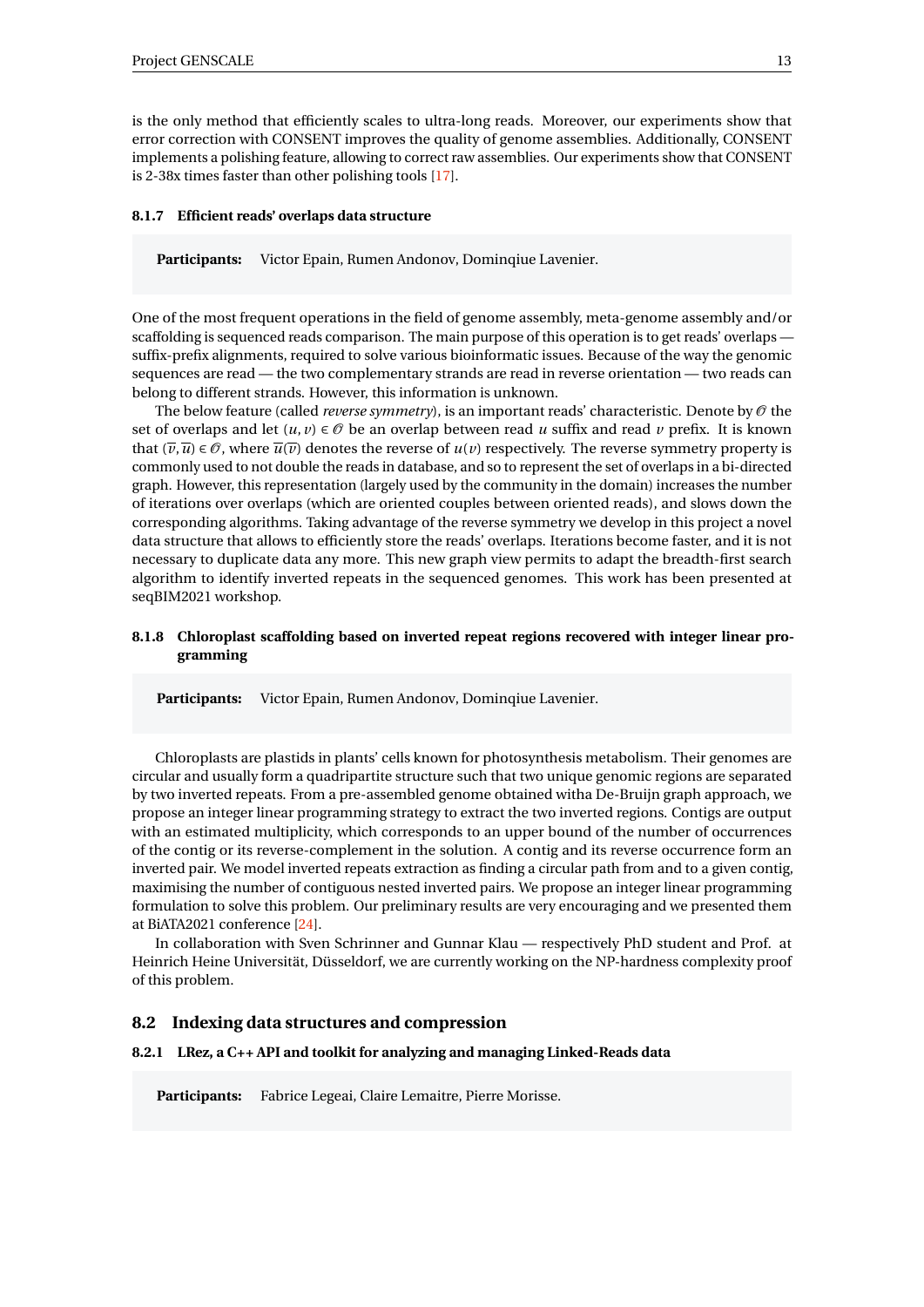Linked-Reads technologies combine both the high quality and low cost of short-reads sequencing and long-range information, through the use of barcodes tagging reads which originate from a common long DNA mol- ecule. This technology has been employed in a broad range of applications including genome assembly, phasing and scaffolding, as well as structural variant calling. However, to date, no tool or API dedicated to the manipulation of Linked-Reads data exist. We introduce LRez, a C++ API and toolkit that allows easy management of Linked-Reads data. LRez includes various functionalities, for computing numbers of common barcodes between genomic regions, extracting barcodes from BAM files, as well as indexing and querying BAM, FASTQ and gzipped FASTQ files to quickly fetch all reads or alignments containing a given barcode. LRez is compatible with a wide range of Linked-Reads sequencing technologies, and can thus be used in any tool or pipeline requiring barcode processing or indexing, in order to improve their performances. In this paper, we tested the index and query subcommands on multiple files from various organisms and sequencing technologies. We notably show that the running time to query all reads with a given barcode is improved by several orders of magnitude when using LRez indexing and query implementation compared to naive index-free approaches [\[16,](#page-28-2) [39\]](#page-30-3).

#### <span id="page-16-0"></span>**8.2.2 Large-scale kmer indexing**

**Participants:** Téo Lemane, Pierre Peterlongo.

When indexing large collections of sequencing data, a common operation that has now been implemented in several tools (Sequence Bloom Trees and variants, BIGSI, ..) is to construct a collection of Bloom filters, one per sample. Each Bloom filter is used to represent a set of kmers which approximates the desired set of all the non-erroneous kmers present in the sample. However, this approximation is imperfect, especially in the case of metagenomics data. Erroneous but abundant kmers are wrongly included, and non-erroneous but rare ones are wrongly discarded. We propose kmtricks, a novel approach for generating Bloom filters from terabase-sized collections of sequencing data.

Our main contributions, published in [\[36\]](#page-30-0), are 1/ an efficient method for jointly counting kmers across multiple samples, including a streamlined Bloom filter construction by directly counting hashes instead of kmers; 2/ a novel technique that takes advantage of joint counting to preserve rare kmers present in several samples, improving the recovery of non-erroneous kmers.

With our approach, we were able to index the Tara Ocean bacterial metagenomic dataset which is a difficult dataset, both in terms of size and diversity with 266 billions of distinct kmers. Such an index enables to query these raw and unassembled data with sequences of arbitrary size and thus allowing new biological analyses. In addition, our experimental results highlight that the usual yet crude filtering of rare kmers is inappropriate for this type of complex dataset.

#### <span id="page-16-1"></span>**8.2.3 Pangenome graphs for strain-level profiling of metagenomic samples**

Participants: Kevin Da Silva, Pierre Peterlongo.

Current studies are shifting from the use of a single flat linear reference to a representation of multiple genomes a pangenome graph in order to exploit sequencing data from metagenomic samples.

In this context, our main contributions are 1/ a full pipeline for predicting genes from bacterial strains and for indexing them in a "variation graph"; 2/ a full pipeline for mapping unknown metagenomic reads on a so-created graph and for characterizing and evaluating the abundances of strains existing in the queried sample; 3/ a proof of concept that variation graphs may be used as a replacement of flat sequences for indexing closely related species or strains, and characterizing a sample at the strain level. These methods are implemented in the software StrainFLAIR [\[12\]](#page-28-3).

#### <span id="page-16-2"></span>**8.2.4 A novel compressed full-text index**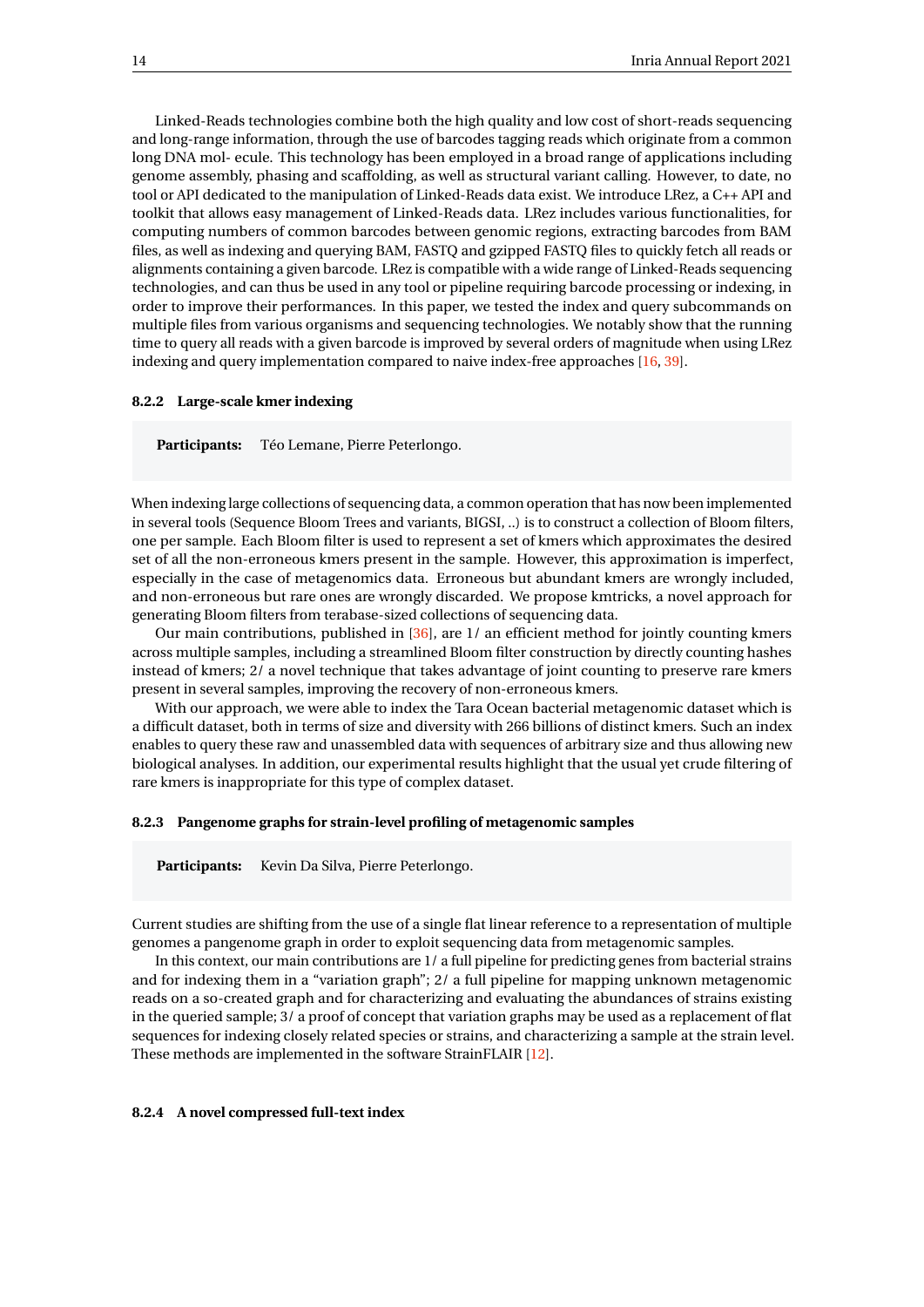**Participants:** Garance Gourdel.

Compressed full-text indexes are very efficient but still struggle to handle some DNA readsets. In [\[26\]](#page-29-4) we show how to use one or more assembled or partially assembled genomes as the basis for a compressed full-text index of its readset. Specifically, we build a labelled tree by taking the assembled genome as a trunk and grafting onto it the reads that align to it, at the starting positions of their alignments. Next, we compute the eXtended Burrows-Wheeler Transform (XBWT) of the resulting labelled tree and build a compressed full-text index on that. Although this index can occasionally return false positives, it is usually much more compact than the alternatives.

#### <span id="page-17-0"></span>**8.2.5 Minimizing the size of kmer indexes for Approximate Membership Queries**

**Participants:** Lucas Robidou, Pierre Peterlongo.

In [\[28\]](#page-29-5), we propose a simple yet efficient strategy called findere, along with its implementation, to reduce the false positive rate of any approximate membership query data structures (AMQ). The implementation of findere relies on a Bloom filter. Indeed, AMQ are widely used for representing large sets of k-mers, however they suffer from non-avoidable false-positive calls that bias methods relying on such data structures. The reduction of false positive calls by our strategy is done at query time, without any modification on the original AMQ nor generating false-negative calls and with no memory overhead. Our approach speeds up queries by a factor two. Since AMQ are usually a trade-off between space and false positive rate, findere can also be used to lower the amount of space taken by an AMQ, without increasing the false positive rate.

#### <span id="page-17-1"></span>**8.2.6 Sensible hashing techniques**

Participants: Pierre Peterlongo.

In [\[37,](#page-30-4) [25\]](#page-29-6), we extended ideas from data compression by deduplication to the Bioinformatic field. The specific problems on which we have shown our approach to be useful are the clustering of a large set of DNA strings and the search for approximate matches of long substrings, both based on the design of what we call an approximate hashing function. The outcome of the new procedure is very similar to the clustering and search results obtained by accurate tools, but in much less time and with less required memory.

#### <span id="page-17-2"></span>**8.3 Experiments with the MinION Nanopore sequencer**

#### <span id="page-17-3"></span>**8.3.1 Identification of bacterial strains**

**Participants:** Téo Lemane, Jacques Nicolas, Rania Ouazahrou, Emeline Roux, Grégoire Siekaniec.

Our aim is to provide rapid algorithms for the identification of bacteria at the finest taxonomic level. We have developed an expertise in the use of the MinION long read technology and have produced and assembled many genomes for for the lactic acid bacteria *Streptococcus thermophilus* [\[22\]](#page-28-4) in cooperation with INRAE STLO, which have been made publicly available on the NCBI and on the [Microscope platform](http://www.genoscope.cns.fr/agc/microscope/) [at Genoscope.](http://www.genoscope.cns.fr/agc/microscope/)

We propose a new method of bacterial strain identification based on the assumption that a nanopore read is long enough to distinguish one strain (or group of strains) from others. This method uses a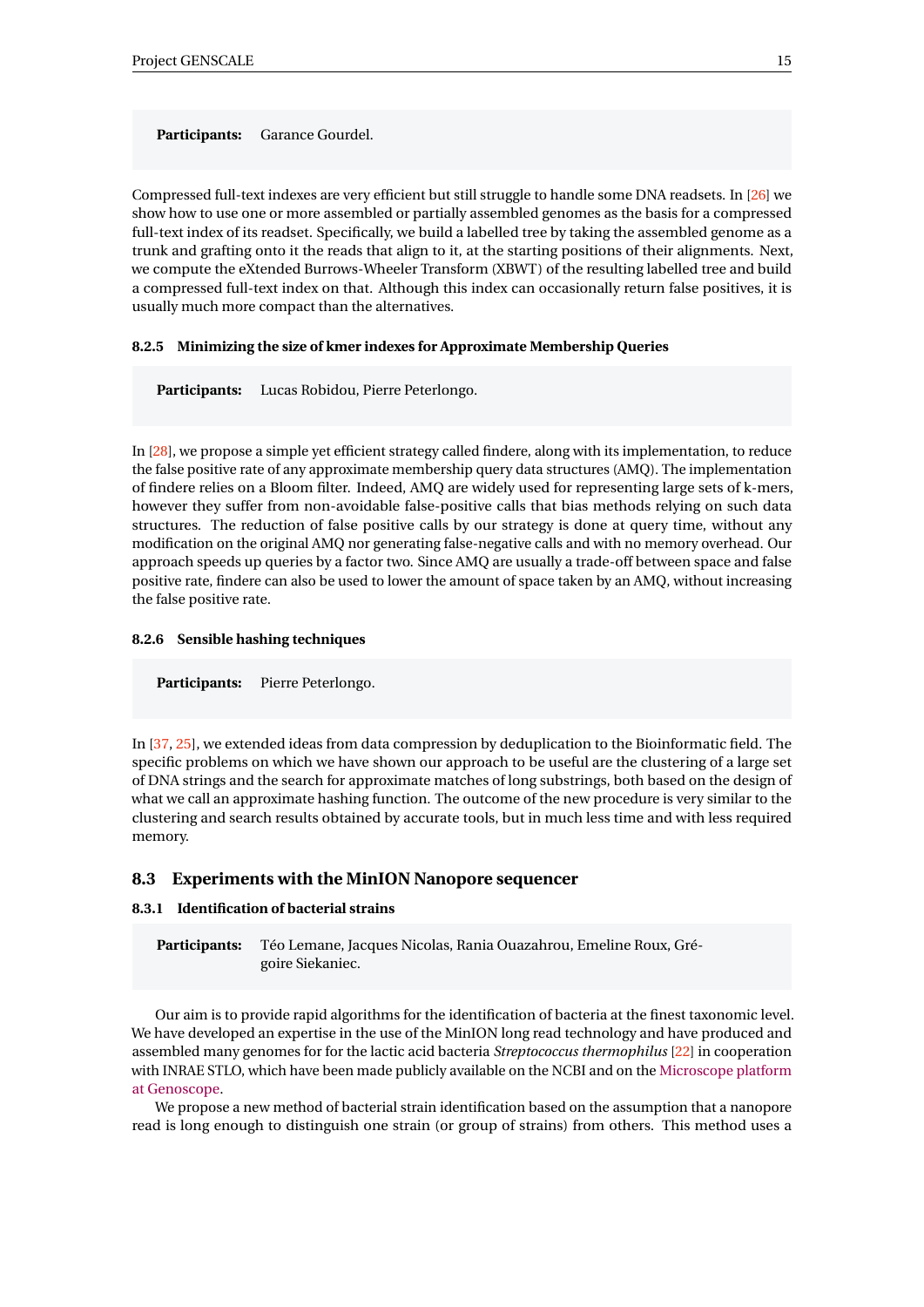particularly compact indexing technique of a known genome database based on a tree structure of Bloom filters. It also relies on the use of spaced seeds in order to search for sequences in the index while being less sensitive to long read substitution errors. Identification is treated as an optimization problem on a strain X kmers presence matrix and solved exactly with an ASP solver. The method is implemented in a software called ORI (Oxford nanopore Reads Identification).It has shown robust bacterial identification results on real data of *Streptococcus thermophilus* [\[41,](#page-30-5) [20\]](#page-28-5).

ORI was further used to identify reference genomes in a complex whole piglet intestinal metagenome and to best represent meta-metagenomes. This program was initiated as a new collaboration with NuMeCan, an INRAe-INSERM-University of Rennes1 team. More than 20 bacterial species were selected (representing an abundance of more than 0.5% of the metagenome) and were described by 34 genomes selected with ORI. This work is still in progress.

#### <span id="page-18-0"></span>**8.3.2 Haplotype phasing of long reads for polyploid species**

**Participants:** Clara Delahaye, Jacques Nicolas.

We are working on assigning the reads of a sample to their native haplotype for organisms of known polyploidy, sequenced with long read technology (Oxford Nanopore's MinION). As a first step to separate true variants from sequencing errors, we have studied the profile of sequencing errors for bacterial and human datasets. We showed that GC content is a decisive factor linked to sequencing errors. In particular, low-GC reads have almost 2% fewer errors than high-GC reads. Our work highlighted that for repeated regions (homopolymers or regions with short repeats), being the source of about half of all sequencing errors, the error profile also depends on the GC content and shows mainly deletions, although there are some reads with long insertions. Another interesting finding is that the quality measure offers valuable information on the error rate as well as the abundance of reads. [\[13\]](#page-28-0). We are now working on haplotype phasing of reads for di- and polyploid species. We address this problem as an optimization problem, and use Answer Set Programming to solve it. Our work focuses on reasoning on the set of possible solutions, and integrating user preferences, possibly leading to several alternative answers.

#### <span id="page-18-1"></span>**8.4 Storage on DNA**

#### <span id="page-18-2"></span>**8.4.1 Error correcting code targeting nanopore sequencing**

**Participants:** Dominique Lavenier.

We proposed a novel statistical model for DNA storage, which takes into account the memory within DNA storage error events, and follows the way nanopore sequencing works. Compared to existing channel models, the proposed model represents more accurate experimental datasets. We also proposed a full error-correction scheme for DNA storage, based on a consensus algorithm [\[35\]](#page-30-6) and non-binary LDPC codes. Especially, we introduce a novel synchronization method which allows to eliminate remaining deletion errors after the consensus, before applying a belief-propagation LDPC decoding algorithm to correct substitution errors. This method exploits the LDPC code structure to correct deletions, and does not require adding any extra redundancy [\[27\]](#page-29-7).

#### <span id="page-18-3"></span>**8.4.2 dnarXiv platform**

Participants: Olivier Boulle, Dominique Lavenier.

We have developed an experimental platform to test or emulate the full process of writing and reading data on DNA molecules. It is composed of the following main modules : encoding, synthesis, molecule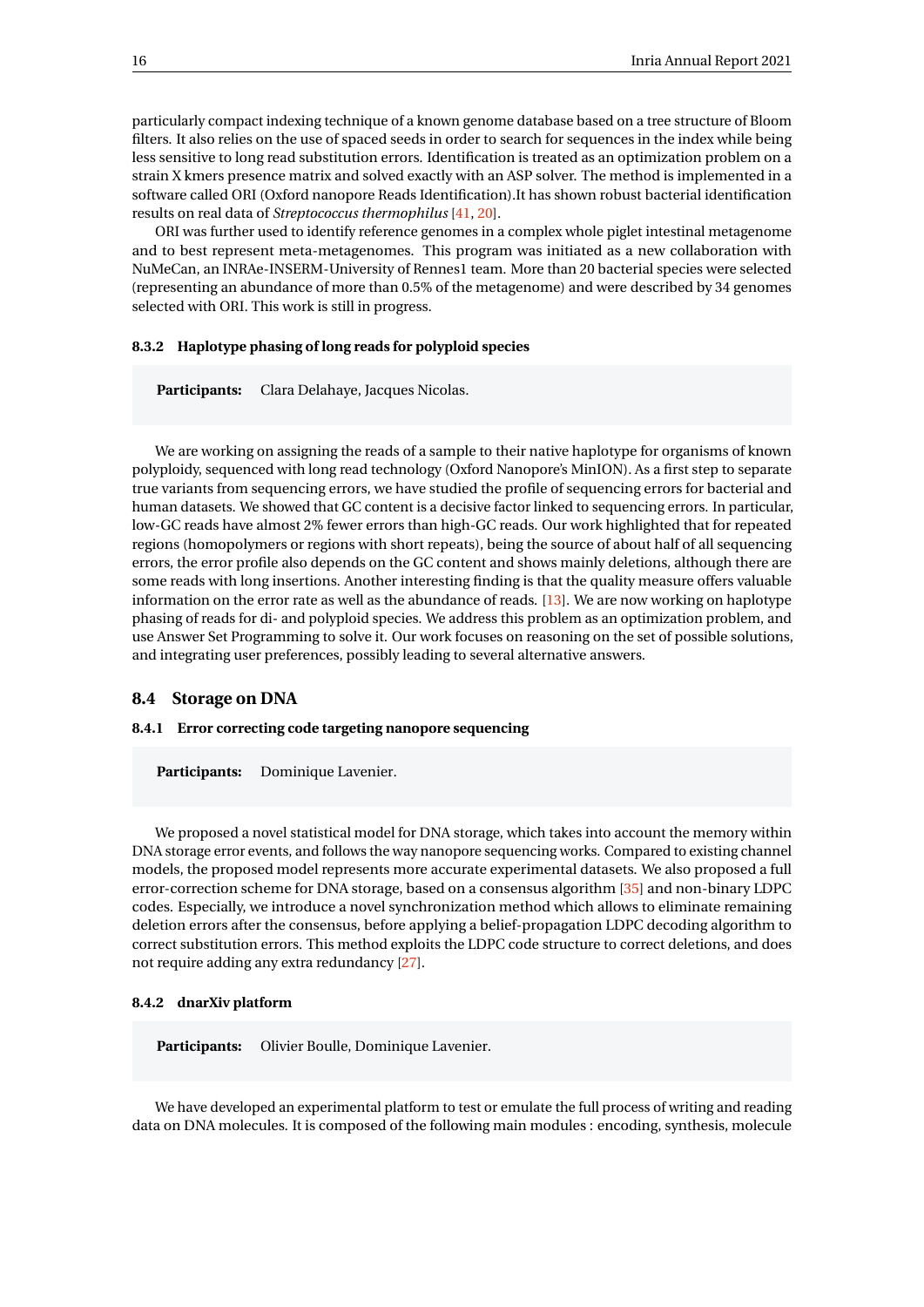design, sequencing, DNA data processing, decoding. It is based on a flexible software architecture where real or in-silico experimentation can be performed to test and evaluate different DNA archiving strategies.

#### <span id="page-19-0"></span>**8.4.3 Molecule design**

**Participants:** Olivier Boulle, Dominique Lavenier, Julien Leblanc, Jacques Nicolas, Emeline Roux.

One of the original features of the dnarXiv project is the use of the 3rd sequencing generation developed by Oxford Nanopore Technologies. Its main characteristic is the ability to sequence long DNA molecules. To take advantage of this technology, long DNA molecules must be used as storage support. But current synthesis technologies provide only small oligo-nucleotides (max 300nt). Thus, we are currently developing a method to assemble small synthetic DNA fragments into long molecules. The proof of concept was obtained by successfully assembling 20 single-stranded synthetic DNA fragments into a 600 bp double-stranded molecule.

#### <span id="page-19-1"></span>**8.5 Bioinformatics Analysis**

#### <span id="page-19-2"></span>**8.5.1 Genomics of agro-ecosystems insects**

**Participants:** Fabrice Legeai.

Through its long term collaboration with INRAE IGEPP, and its support to the BioInformatics of [Agroecosystems Arthropods platform,](http://bipaa.genouest.org) GenScale is involved in various genomic projects in the field of agricultural research. In particular, we participated in the genome assembly and analyses of some major agricultural pests or their natural ennemies such as parasitoids. In most cases, the genomes and their annotations were hosted in the BIPAA information system, allowing collaborative curation of various set of genes and leading to novel biological findings [\[21,](#page-28-6) [10,](#page-27-13) [15,](#page-28-7) [23,](#page-29-8) [19,](#page-28-8) [18,](#page-28-9) [11,](#page-28-10) [14\]](#page-28-11).

## <span id="page-19-3"></span>**9 Bilateral contracts and grants with industry**

**Participants:** Dominique Lavenier.

• UPMEM : The UPMEM company is currently developing new memory devices with embedded computing power [\(UPMEM web site\)](http://www.upmem.com/). GenScale investigates how bioinformatics and genomics algorithms can benefit from these new types of memory. A PhD CIFRE contract will start in January 2022.

## <span id="page-19-4"></span>**10 Partnerships and cooperations**

#### <span id="page-19-5"></span>**10.1 International research visitors**

<span id="page-19-6"></span>**10.1.1 Visits to international teams**

**Research stays abroad**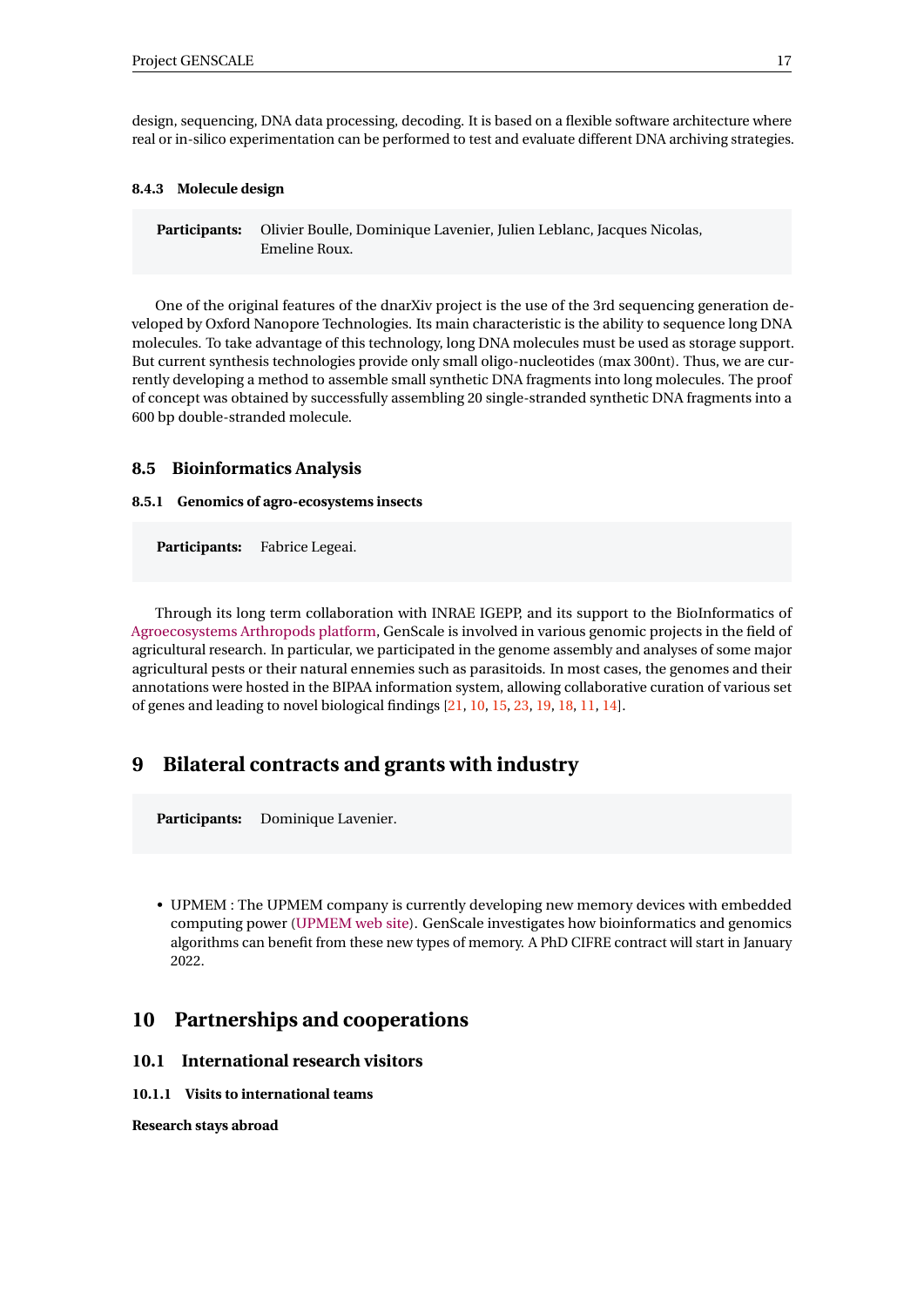#### **Victor Epain, PhD**

**Visited institution:** Algorithmic Bioinformatics at l'Heinrich Heine Universität (HHU)

**Country:** Germany

**Dates:** December 1, 2021 - January 30, 2022

**Context of the visit:** cooperation

**Mobility program/type of mobility:** internship

#### <span id="page-20-0"></span>**10.2 European initiatives**

<span id="page-20-1"></span>**10.2.1 Other european programs/initiatives ITN IGNITE**

**Participants:** Anne Guichard, Fabrice Legeai, Claire Lemaitre, Pierre Peterlongo.

- Program: ITN (Initiative Training Network)
- Project acronym: IGNITE
- Project title: Comparative Genomics of Non-Model Invertebrates
- Duration: 48 months (April 2018, March 2022)
- Coordinator: Gert Woerheide
- Partners: Ludwig-Maximilians-Universität München (Germany), Centro Interdisciplinar de Investigação Marinha e Ambiental (Portugal), European Molecular Biology Laboratory (Germany), Université Libre de Bruxelles (Belgium), University of Bergen (Norway), National University of Ireland Galway (Ireland), University of Bristol (United Kingdom), Heidelberg Institute for Theoretical Studies (Germany), Staatliche Naturwissenschaftliche Sammlungen Bayerns (Germany), INRA Rennes (France), University College London (UK), University of Zagreb (Croatia), Era7 Bioinformatics (Spain), Pensoft Publishers (Bulgaria), Queensland Museum (Australia), INRIA, GenScale (France), Institut Pasteur (France), Leibniz Supercomputing Centre of the Bayerische Akademie der Wissenschaften (Germany), Alphabiotoxine (Belgium)
- Abstract: Invertebrates, i.e., animals without a backbone, represent 95 per cent of animal diversity on earth but are a surprisingly underexplored reservoir of genetic resources. The content and architecture of their genomes remain poorly characterised, but such knowledge is needed to fully appreciate their evolutionary, ecological and socio-economic importance, as well as to leverage the benefits they can provide to human well-being, for example as a source for novel drugs and biomimetic materials. IGNITE will considerably enhance our knowledge and understanding of animal genome knowledge by generating and analyzing novel data from undersampled invertebrate lineages and by developing innovative new tools for high-quality genome assembly and analysis.

#### **ITN ALPACA**

**Participants:** Khodor Hannoush, Pierre Peterlongo.

- Program: ITN (Innovative Training Network)
- Project acronym: ALPACA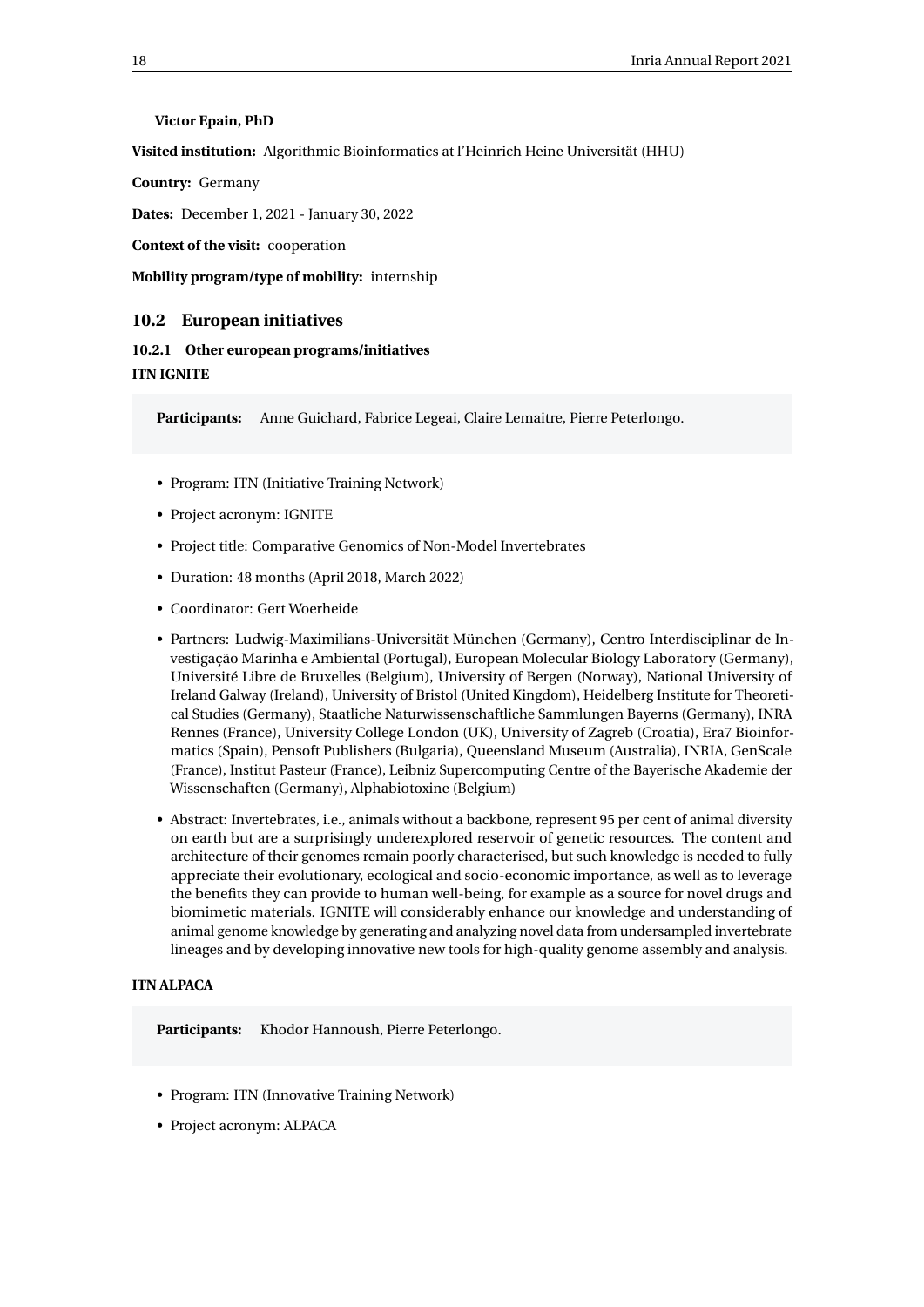- Project title: Comparative Genomics of Non-Model Invertebrates
- Duration: 48 months (2021-2025)
- Coordinator: Alexander Schönhuth
- Partners: Universität Bielefeld (Germany), CNRS (France), Universitaà di Pisa (Italy), Universitaà degli studi di Milano-Bicocca (Italy), Stichting Nederlandse Wetenschappelijk Onderzoek Instituten (Netherlands), Heinrich-Heine-Universität Düsseldorf (Germany), EMBL (United Kingdom), Univerzita Komenskeho v Bratislave (Slovakia), Helsingin Yliopisto (Finland), Institut Pasteur (France), The Chancellor Masters and Scholars of the University of Cambridge (United Kingdom), Geneton, s.r.o (Slovakia), Illumina Cambridge LTD, BaseClear BV, Cornell University, Whole Biome (US), Deinove (France), Suomen Punainen Risti.
- Abstract: Genomes are strings over the letters A,C,G,T, which represent nucleotides, the building blocks of DNA. In view of ultra-large amounts of genome sequence data emerging from ever more and technologically rapidly advancing genome sequencing devices—in the meantime, amounts of sequencing data accrued are reaching into the exabyte scale—the driving, urgent question is: how can we arrange and analyze these data masses in a formally rigorous, computationally efficient and biomedically rewarding manner? Graph based data structures have been pointed out to have disruptive benefits over traditional sequence based structures when representing pan-genomes, sufficiently large, evolutionarily coherent collections of genomes. This idea has its immediate justification in the laws of genetics: evolutionarily closely related genomes vary only in relatively little amounts of letters, while sharing the majority of their sequence content. Graphbased pangenome representations that allow to remove redundancies without having to discard individual differences, make utmost sense. In this project, we will put this shift of paradigms—from sequence to graph based representations of genomes—into full effect. As a result, we can expect a wealth of practically relevant advantages, among which arrangement, analysis, compression, integration and exploitation of genome data are the most fundamental points. In addition, we will also open up a significant source of inspiration for computer science itself. For realizing our goals, our network will (i) decisively strengthen and form new ties in the emerging community of computational pan-genomics, (ii) perform research on all relevant frontiers, aiming at significant computational advances at the level of important breakthroughs, and (iii) boost relevant knowledge exchange between academia and industry. Last but not least, in doing so, we will train a new, "paradigmshift-aware" generation of computational genomics researchers.

#### <span id="page-21-0"></span>**10.3 National initiatives**

#### <span id="page-21-1"></span>**10.3.1 ANR**

**Project Supergene: The consequences of supergene evolution**

- **Participants:** Anne Guichard, Dominique Lavenier, Fabrice Legeai, Claire Lemaitre, Pierre Morisse, Pierre Peterlongo.
- Coordinator: M. Joron (Centre d'Ecologie Fonctionnelle et Evolutive (CEFE) UMR CNRS 5175, Montpellier)
- Duration: 48 months (Nov. 2018 Oct. 2022)
- Partners: CEFE (Montpellier), MNHN (Paris), Genscale Inria/IRISA Rennes.
- Description: The Supergene project aims at better understanding the contributions of chromosomal rearrangements to adaptive evolution. Using the supergene locus controlling adaptive mimicry in a polymorphic butterfly from the Amazon basin (*H. numata*), the project will investigate the evolution of inversions involved in adaptive polymorphism and their consequences on population biology. GenScale's task is to develop new efficient methods for the detection and genotyping of inversion polymorphism with several types of re-sequencing data.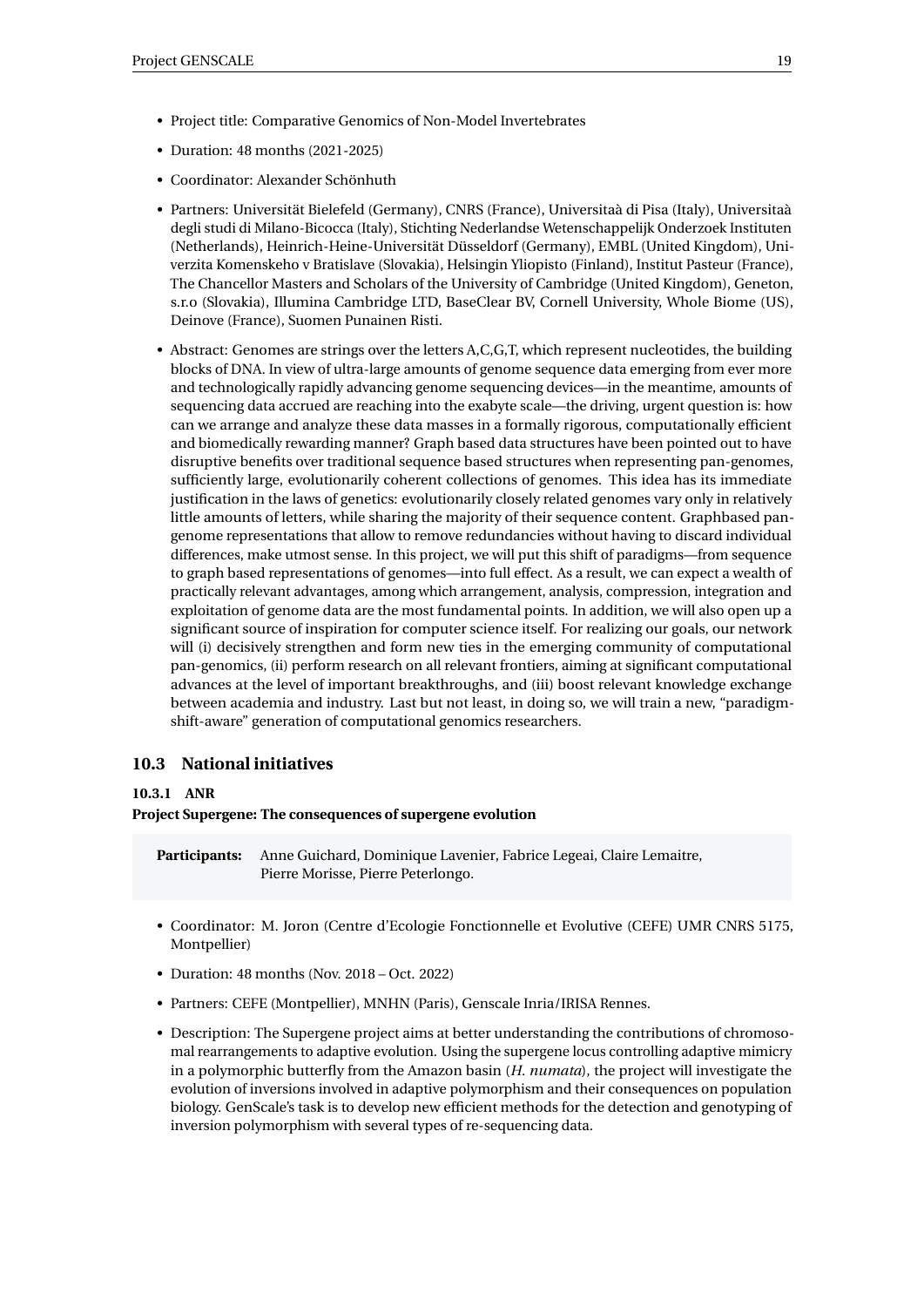#### **Project SeqDigger: Search engine for genomic sequencing data**

**Participants:** Dominique Lavenier, Claire Lemaitre, Pierre Peterlongo, Lucas Robidou.

- Coordinator: P. Peterlongo
- Duration: 48 months (jan. 2020 Dec. 2024)
- Partners: Genscale Inria/IRISA Rennes, CEA genoscope, MIO Marseille, Institut Pasteur Paris
- Description: The central objective of the SeqDigger project is to provide an ultra fast and userfriendly search engine that compares a query sequence, typically a read or a gene (or a small set of such sequences), against the exhaustive set of all available data corresponding to one or several large-scale metagenomic sequencing project(s), such as New York City metagenome, Human Microbiome Projects (HMP or MetaHIT), Tara Oceans project, Airborne Environment, etc. This would be the first ever occurrence of such a comprehensive tool, and would strongly benefit the scientific community, from environmental genomics to biomedicine.
- [website](https://www.cesgo.org/seqdigger/)

#### **Project Divalps: diversification and adaptation of alpine butterflies along environmental gradients**

**Participants:** Fabrice Legeai, Claire Lemaitre, Sandra Romain.

- Coordinator: L. Desprès (Laboratoire d'écologie alpine (LECA), UMR CNRS 5553, Grenoble)
- Duration: 42 months (Jan. 2021 Dec. 2024)
- Partners: LECA, UMR CNRS 5553, Grenoble; CEFE, UMR CNRS 5175, Montpellier; Genscale Inria/IRISA Rennes.
- Description: The Divalps project aims at better understanding how populations adapt to changes in their environment, and in particular climatic and biotic changes with altitude. Here, we focus on a complex of butterfly species distributed along the alpine altitudinal gradient. We will analyse the genomes of butterflies in contact zones to identify introgressions and rearrangements between taxa.

GenScale's task is to develop new efficient methods for detecting and representing the genomic diversity among this species complex. We will focus in particular on Structural Variants and genome graph representations.

#### <span id="page-22-0"></span>**10.3.2 Inria Exploratory Action**

#### **DNA-based data storage system**

**Participants:** Olivier Boulle, Charles Deltel, Dominique Lavenier, Jacques Nicolas.

- Coordinator : D. Lavenier
- Duration : 24 months (Oct. 2020, Sep. 2022)
- Description: The goal of this Inria's Exploratory Action is to develop a large-scale multi-user DNAbased data storage system that is reliable, secure, efficient, affordable and with random access. For this, two key promising biotechnologies are considered: enzymatic DNA synthesis and DNA nanopore sequencing. In this action, the focus is made on the design of a prototype patform allowing in-silico and real experimentations. It is a complementary work with the dnarXiv project.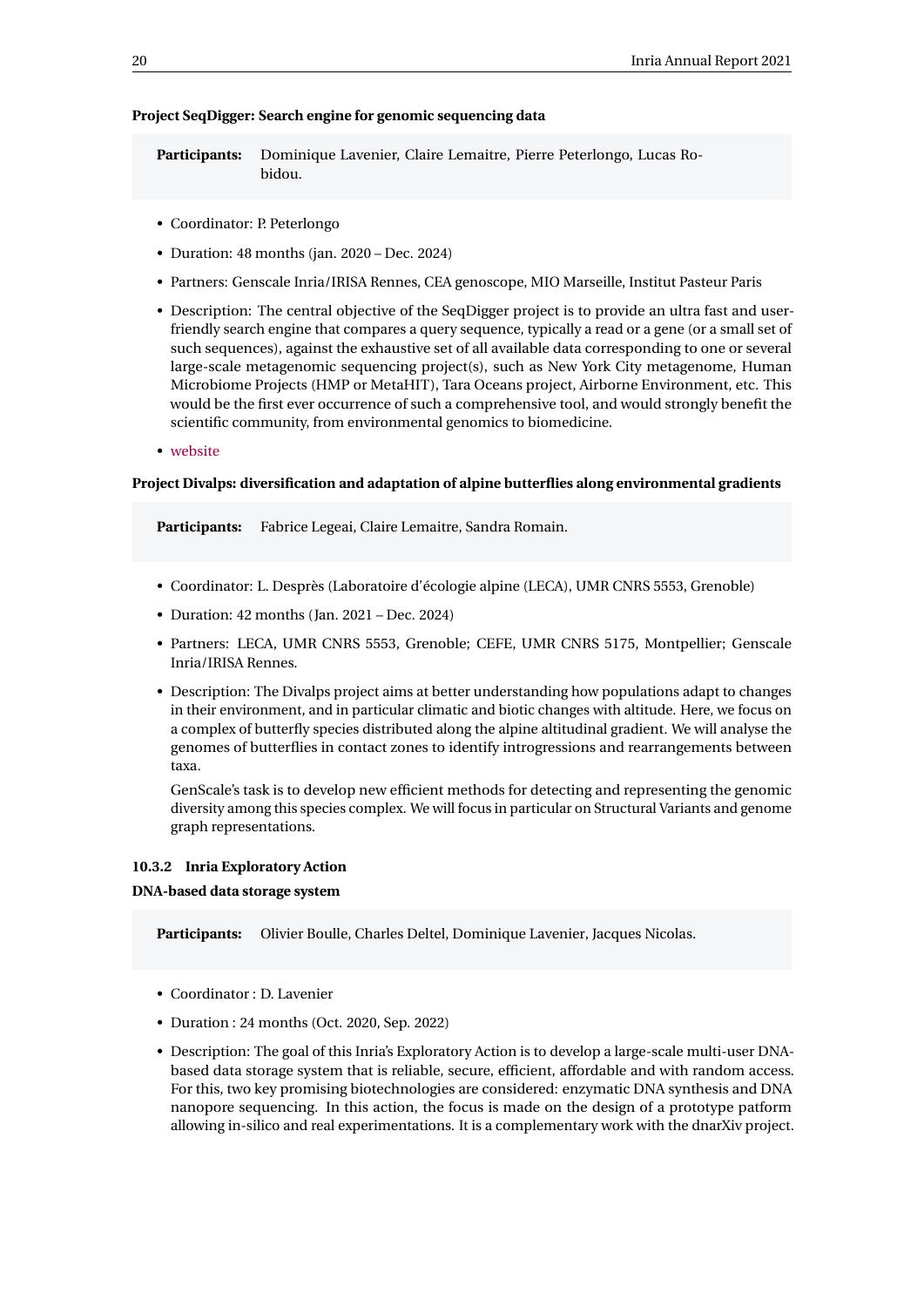## <span id="page-23-0"></span>**10.4 Regional initiatives**

#### <span id="page-23-1"></span>**10.4.1 Labex Cominlabs**

#### **dnarXiv: archiving information on DNA molecules**

**Participants:** Olivier Boulle, Dominique Lavenier, Julien Leblanc, Jacques Nicolas, Emeline Roux.

- Coordinator : D. Lavenier
- Duration : 39 months (Oct. 2020, Dec. 2023)
- Description: The dnarXiv project aims to explore data storage on DNA molecules. This kind of storage has the potential to become a major archive solution in the mid- to long-term. In this project, two key promising biotechnologies are considered: enzymatic DNA synthesis and DNA nanopore sequencing. We aim to propose advanced solutions in terms of coding schemes (i.e., source and channel coding) and data security (i.e., data confidentiality/integrity and DNA storage authenticity), that consider the constraints and advantages of the chemical processes and biotechnologies involved in DNA storage.
- [website](https://project.inria.fr/dnarxiv/)

## <span id="page-23-2"></span>**11 Dissemination**

#### <span id="page-23-3"></span>**11.1 Promoting scientific activities**

#### <span id="page-23-4"></span>**11.1.1 Scientific events: organisation**

#### **General chair**

- [seqBIM2021:](https://seqbim.cnrs.fr/seqbim-2021/) national meeting of the sequence algorithms GT seqBIM, Lyon, Nov 2021 (2 days) [C. Lemaitre]
- [\(JC\)2BIM:](https://www.gdr-bim.cnrs.fr/ecole-jc2bim/) Spring school of Bioinfomatics of the GDR BIM, Rennes, Dec 2021 (5 days) [C. Lemaitre]
- [JOBIM 2022:](https://jobim2022.sciencesconf.org/) French symposium of Bioinformatics [F. Legeai]

#### <span id="page-23-5"></span>**11.1.2 Scientific events: selection**

#### **Chair of conference program committees**

- [JOBIM 2022:](https://jobim2022.sciencesconf.org/) French symposium of Bioinformatics [C. Lemaitre]
- [seqBIM2021:](https://seqbim.cnrs.fr/seqbim-2021/) national meeting of the sequence algorithms GT seqBIM [C. Lemaitre]

#### **Member of the conference program committees**

- JOBIM 2021: French symposium of Bioinformatics [C. Lemaitre]
- CPM 2021 [P. Peterlongo]
- BIBM 2021 [D. Lavenier]
- ISMB-ECCB 2021 [D. Lavenier]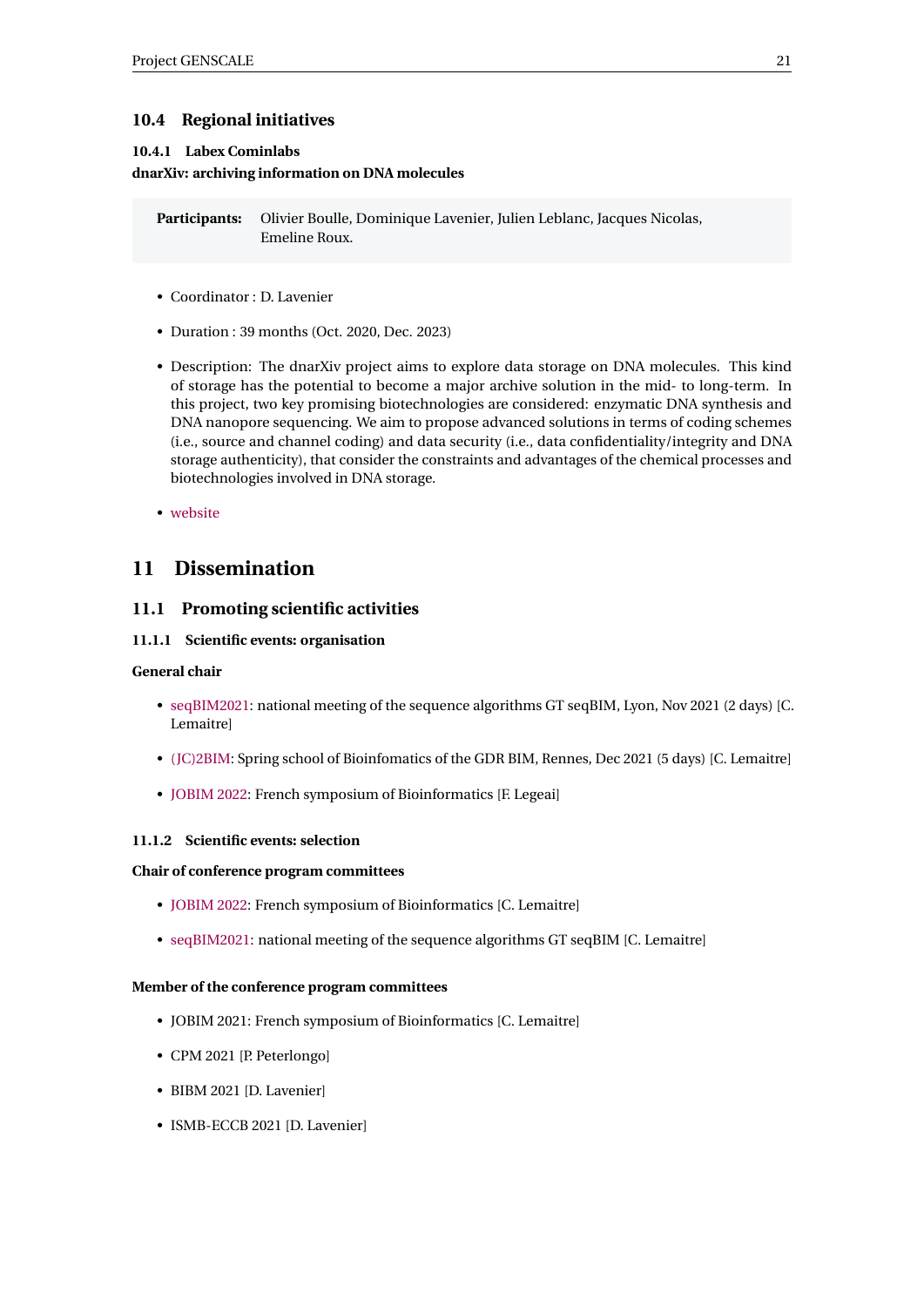#### **Reviewer**

- ICALP 2021 [G. Gourdel]
- IWOCA 2021 [G. Gourdel]
- ISAAC 2021 [G. Gourdel]
- CPM 2021 [P. Peterlongo]
- Recomb 2021 [P. Peterlongo]
- iABC 2021 [P. Peterlongo]

#### <span id="page-24-0"></span>**11.1.3 Journal**

#### **Member of the editorial boards**

• Insects [F. Legeai]

#### **Reviewer - reviewing activities**

- Nucleic Acids Research [C. Lemaitre]
- Nature Reviews Genetics [C. Lemaitre]
- Bioinformatics [P. Peterlongo, D. Lavenier]
- Journal of Experimental Algorithmics (JEA) [P. Peterlongo]
- PLOS Computational Biology [D. Lavenier]
- Molecular Ecology Resources (MER) [F. Legeai]
- Insect Biochemistry and Molecular Biology (IBMB) [F. Legeai]
- Journal of Proteomics [E. Roux]

#### <span id="page-24-1"></span>**11.1.4 Invited talks**

- D. Lavenier, "Stockage d'information sur ADN", Institut Brestois du Numérique et des Mathématique, Nov. 2021
- C. Lemaitre, "Local assembly approaches for variant calling and genome assembly", Seminar of DGMI UMR, Montpellier, July 2021.

#### <span id="page-24-2"></span>**11.1.5 Leadership within the scientific community**

- Members of the Scientific Advisory Board of the GDR BIM (National Research Group in Molecular Bioinformatics) [P. Peterlongo, C. Lemaitre]
- Animator of the Sequence Algorithms axis (seqBIM GT) of the BIM and IM GDRs (National Research Groups in Molecular Bioinformatics and Informatics and Mathematics respectively) [C. Lemaitre]
- Animator of the INRAE Center for Computerized Information Treatment "BARIC" [F. Legeai]

#### <span id="page-24-3"></span>**11.1.6 Scientific expertise**

• Scientific expert for the DGRI (Direction générale pour la recherche et l'innovation) from the Ministère de l'Enseignement Supérieur, de la Recherche et de l'Innovation (MESRI) [D. Lavenier]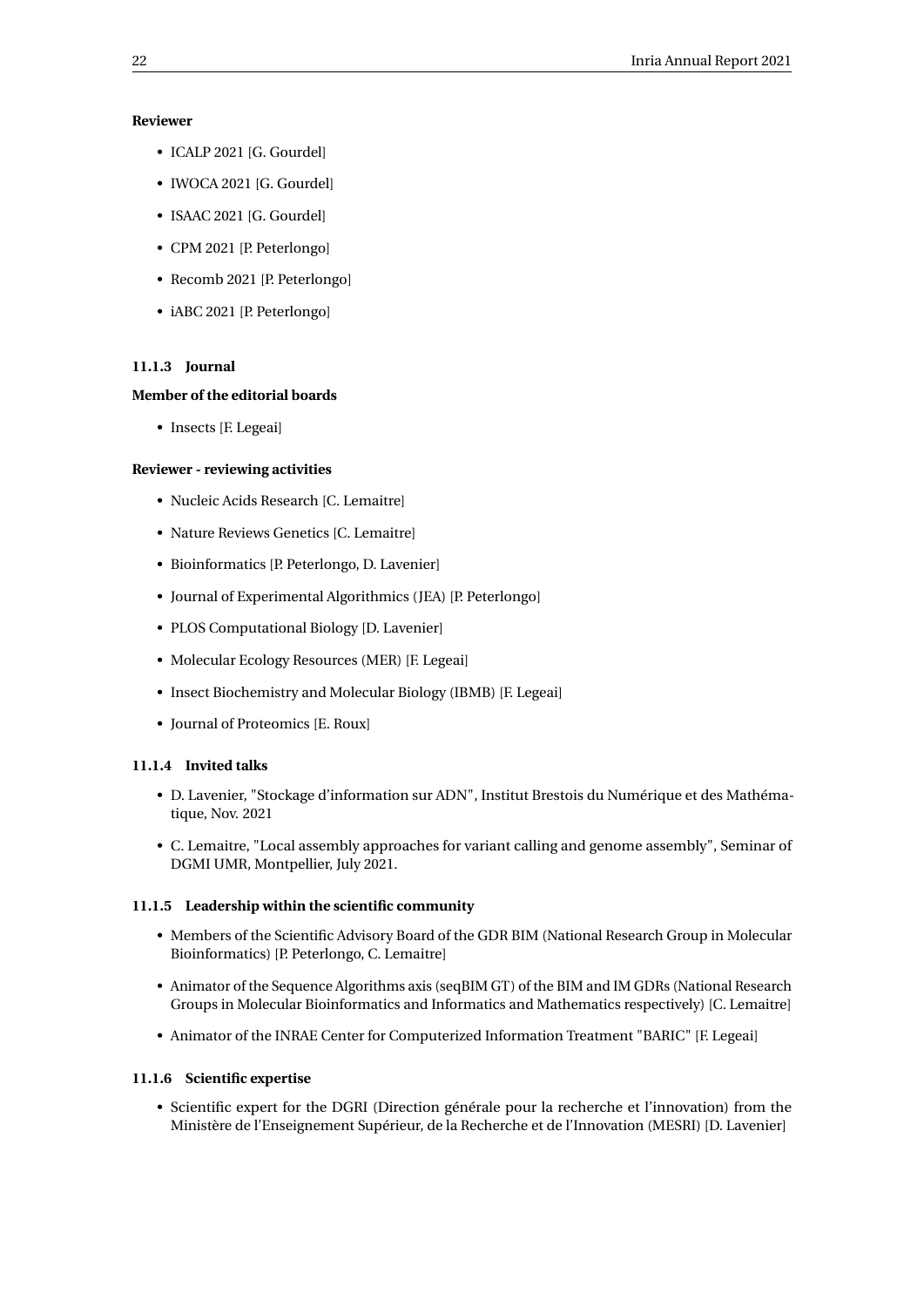#### <span id="page-25-0"></span>**11.1.7 Research administration**

- Member of the CoNRS, section 06, until Aug. 2021 [D. Lavenier]
- Member of the CoNRS, section 51, until Aug. 2021[D. Lavenier]
- Corresponding member of COERLE (Inria Operational Committee for the assessment of Legal and Ethical risks). Participation to the ethical group of IFB (French Elixir node, Institut Français de Bioinformatique) [J. Nicolas]
- Member of the steering committee of the INRAE BIPAA Platform (BioInformatics Platform for Agro-ecosystems Arthropods) [P. Peterlongo]
- Institutional delegate representative of INRIA in the GIS BioGenOuest regrouping all public research platforms in Life Science in the west of France (régions Bretagne/ Pays de Loire) [J. Nicolas]
- Scientific Advisor of The GenOuest Platform (Bioinformatics Resource Center of BioGenOuest) [J. Nicolas]
- Representative of the environmental axis of the IRISA UMR [C. Lemaitre]
- Chair of the committee in charge of all the temporary recruitments ("Commission Personnel") at Inria Rennes-Bretagne Atlantique and IRISA [D. Lavenier]
- Member of the Selection Committee for Lecturer Position "Maitre de Conférence" at Laboratoire IBISC (University Evry, section 27 (Informatique) [R. Andonov]

#### <span id="page-25-1"></span>**11.2 Teaching - Supervision - Juries**

#### <span id="page-25-2"></span>**11.2.1 Teaching**

- Licence : R. Andonov, V. Epain, Models and Algorithms in Graphs, 100h, L3, Univ. Rennes 1, France.
- Licence : G. Gourdel, Python, 48h, L2 MIASH, Univ. Paris 1, France.
- Licence : E. Roux, biochemistry, 50h, L1 and L3, Univ. Rennes 1, France.
- Master : R. Andonov, V. Epain, Operations Research (OR), 82h, M1 Miage, Univ. Rennes 1, France.
- Master : R. Andonov, Optimisation Techniques in Bioinformatics, 18h, M2, Univ. Rennes 1, France.
- Master : V. Epain, C. Lemaitre, P. Peterlongo, Algorithms on Sequences, 52h, M2, Univ. Rennes 1, France.
- Master : C. Lemaitre, T. Lemane, Bioinformatics of Sequences, 40h, M1, Univ. Rennes 1, France.
- Master : P. Peterlongo, Experimental Bioinformactics, 24h, M1, ENS Rennes, France.
- Master : F. Legeai, RNA-Seq, Metagenomics and Variant discovery, 10h, M2, National Superior School Of Agronomy, Rennes, France.
- Master : D. Lavenier, Memory Efficient Algorithms for Big Data, 24h, Engineering School, ESIR, Rennes.
- Master : D. Lavenier, Colloquium, 15h, research master degree in computer science, Univ Rennes 1
- Master : E. Roux, biochemistry, 50h, M1 and M2, Univ. Rennes 1, France.
- Aggreg: D. Lavenier, Computer Architecture, 10h, ENS Rennes
- Ecole Jeunes Chercheurs : C. Lemaitre, Genome assembly, 5h, Ecole JC2BIM du GDR BIM, Rennes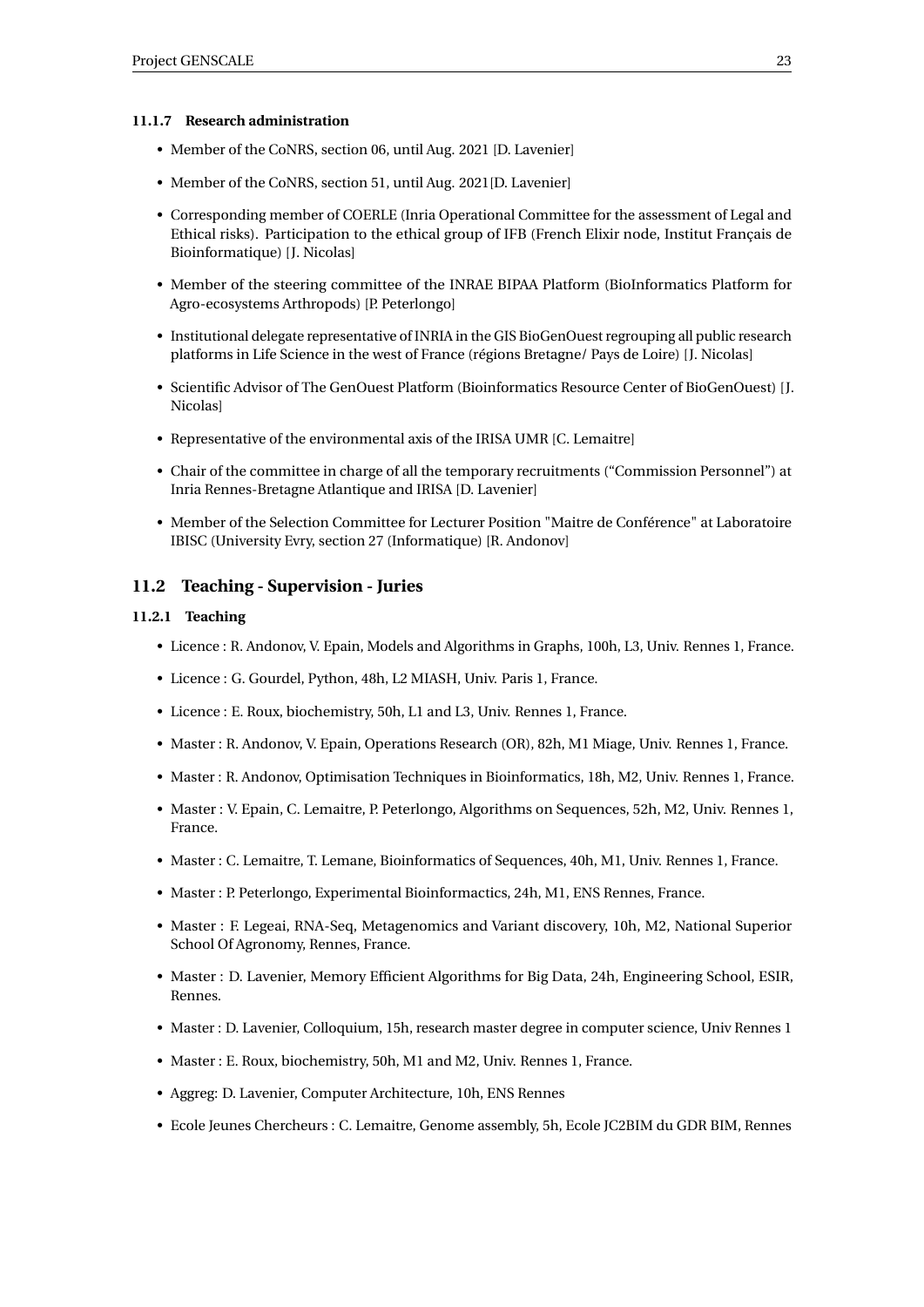#### <span id="page-26-0"></span>**11.2.2 Defenses**

- HDR: C. Lemaitre, Bioinformatics methods for studying Structural Variations with sequencing data, Université de Rennes 1, 02/12/2021 [\[32\]](#page-29-9).
- PhD: G. Siekaniec, Identification of strains of a bacterial species from long reads, Université de Rennes 1, 10/12/2021 [\[33\]](#page-29-10).

#### <span id="page-26-1"></span>**11.2.3 Supervision**

- PhD: G. Siekaniec, Identification of strains of a bacterial species from long reads, J. Nicolas (cosupervised with E. Guédon, E. Roux).
- PhD in progress: K. da Silva, Metacatalogue : a new framework for intestinal microbiota sequencing data mining, 01/10/2018, P. Peterlongo (co-supervised with M. Berland, N. Pons).
- PhD in progress: C. Delahaye, Robust interactive reconstruction of polyploid haplotypes, 01/10/2019, J. Nicolas.
- PhD in progress: T. Lemane, unbiased detection of neurodegenerative structural variants using k-mer matrices, 01/10/2019, P. Peterlongo.
- PhD in progress: V. Epain, Genome Assembly with Long Reads, 01/10/2020 R. Andonov, D. Lavenier, (co-supervised with JF Gibrat, INRAE).
- PhD in progress: G. Gourdel, Sketch-based approaches to processing massive string data, 01/09/2020, P. Peterlongo (co-supervised with T. Starikovskaya).
- PhD in progress: L. Robidou, Search engine for genomic sequencing data, 01/10/2020, P. Peterlongo
- PhD in progress: S. Romain, Genome graph data structures for Structural Variation analyses in butterfly genomes, 01/09/2021, D. Lavenier, C. Lemaitre.
- PhD in progress: K. Hannoush, Pan-genome graph update strategies, 01/09/2021, P. Peterlongo (co-supervised with C. Marchet).
- PhD in Progress: R. Faure, Recovering end-to-end phased genomes, 01/10/2021, D. Lavenier (co-supervised with J-F. Flot).

#### <span id="page-26-2"></span>**11.2.4 Juries**

- *Member of Habilitation thesis jury*: C. Lemaitre [D. Lavenier, president]
- *Referee of Ph-D thesis jury*: Vincent Sater, Univ Rouen [P. Peterlongo], Y. Mansour, Univ. Montpellier [D. Lavenier]
- *Member of PhD thesis jury*: Quentin Delorme, Univ Montpellier [C. Lemaitre], Camille Sessegolo, Univ Lyon [P. Peterlongo], Chi Nguyen Lam, UBO [D. Lavenier].
- *Member of PhD thesis committee*: Benoit Goutorbe, Univ Paris-Saclay [C. Lemaitre] Benjamin Churcheward, Univ. Nantes [D. Lavenier], Belaid Hamoum, UBS, Lorient [D. Lavenier], Nguyen Dang, Univ. Montpellier [D. Lavenier], Rick Wertenbroek, Univ. Lausanne [D. Lavenier], Xavier Pic, Univ. Nice [D. Lavenier].

#### <span id="page-26-3"></span>**11.3 Popularization**

#### <span id="page-26-4"></span>**11.3.1 Internal or external Inria responsibilities**

- Member of the Interstice editorial board [P. Peterlongo]
- Organization of Sciences en cour[t]s events, Nicomaque association [\(link\)](http://sciences-en-courts.fr/) [C. Delahaye, T. Lemane]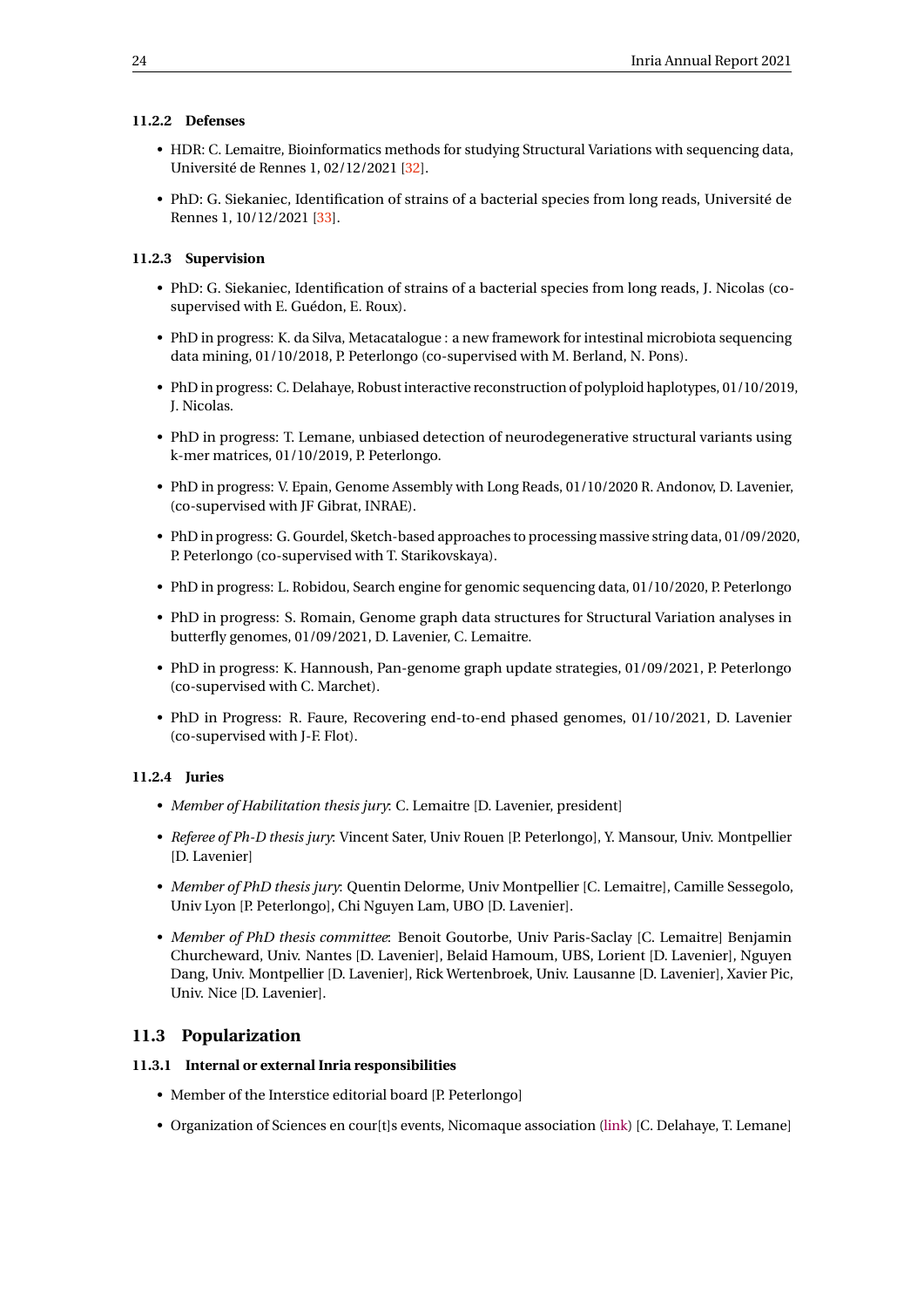#### <span id="page-27-0"></span>**11.3.2 Articles and contents**

- Short Movie "Cocktails de bio-informatique", presented at Sciences en Courts, a local contest of popularization short movies made by PhD students [\(link\)](http://sciences-en-courts.fr/) [G. Gourdel, V. Epain, L. Robidou]
- Popularization report from the GDR BIM, "SARS-CoV-2 Through the Lens of Computational Biology: How bioinformatics is playing a key role in the study of the virus and its origins" [\[34\]](#page-29-11) [C. Lemaitre]

## <span id="page-27-1"></span>**12 Scientific production**

#### <span id="page-27-2"></span>**12.1 Major publications**

- <span id="page-27-7"></span>[1] G. Benoit, C. Lemaitre, D. Lavenier, E. Drezen, T. Dayris, R. Uricaru and G. Rizk. 'Reference-free compression of high throughput sequencing data with a probabilistic de Bruijn graph'. In: *BMC Bioinformatics* 16.1 (Sept. 2015). DOI: [10.1186/s12859-015-0709-7](https://doi.org/10.1186/s12859-015-0709-7). URL: [https://hal.inria](https://hal.inria.fr/hal-01214682) [.fr/hal-01214682](https://hal.inria.fr/hal-01214682).
- <span id="page-27-11"></span>[2] G. Benoit, P. Peterlongo, M. Mariadassou, E. Drezen, S. Schbath, D. Lavenier and C. Lemaitre. 'Multiple comparative metagenomics using multiset k -mer counting'. In: *PeerJ Computer Science* 2 (Nov. 2016). DOI: [10.7717/peerj-cs.94](https://doi.org/10.7717/peerj-cs.94). URL: <https://hal.inria.fr/hal-01397150>.
- <span id="page-27-4"></span>[3] R. Chikhi and G. Rizk. 'Space-efficient and exact de Bruijn graph representation based on a Bloom filter'. In: *Algorithms for Molecular Biology* 8.1 (2013), p. 22. DOI: [10.1186/1748-7188-8-22](https://doi.org/10.1186/1748-7188-8-22). URL: <http://hal.inria.fr/hal-00868805>.
- <span id="page-27-5"></span>[4] E. Drezen, G. Rizk, R. Chikhi, C. Deltel, C. Lemaitre, P. Peterlongo and D. Lavenier. 'GATB: Genome Assembly & Analysis Tool Box'. In: *Bioinformatics* 30 (2014), pp. 2959–2961. DOI: [10.1093/bioinf](https://doi.org/10.1093/bioinformatics/btu406) [ormatics/btu406](https://doi.org/10.1093/bioinformatics/btu406). URL: <https://hal.archives-ouvertes.fr/hal-01088571>.
- <span id="page-27-8"></span>[5] S. François, R. Andonov, D. Lavenier and H. Djidjev. 'Global optimization approach for circular and chloroplast genome assembly'. In: *BICoB 2018 - 10th International Conference on Bioinformatics and Computational Biology*. Las Vegas, United States, Mar. 2018, pp. 1–11. DOI: [10.1101/231324](https://doi.org/10.1101/231324). URL: <https://hal.inria.fr/hal-01666830>.
- <span id="page-27-12"></span>[6] C. Guyomar, F. Legeai, E. Jousselin, C. C. Mougel, C. Lemaitre and J.-C. Simon. 'Multi-scale characterization of symbiont diversity in the pea aphid complex through metagenomic approaches'. In: *Microbiome* 6.1 (Dec. 2018). DOI: [10.1186/s40168-018-0562-9](https://doi.org/10.1186/s40168-018-0562-9). URL: [https://hal.archives](https://hal.archives-ouvertes.fr/hal-01926402)[ouvertes.fr/hal-01926402](https://hal.archives-ouvertes.fr/hal-01926402).
- <span id="page-27-6"></span>[7] A. Limasset, G. Rizk, R. Chikhi and P. Peterlongo. 'Fast and scalable minimal perfect hashing for massive key sets'. In: *16th International Symposium on Experimental Algorithms*. Vol. 11. London, United Kingdom, June 2017, pp. 1–11. URL: <https://hal.inria.fr/hal-01566246>.
- <span id="page-27-10"></span>[8] G. Rizk, A. Gouin, R. Chikhi and C. Lemaitre. 'MindTheGap: integrated detection and assembly of short and long insertions'. In: *Bioinformatics* 30.24 (Dec. 2014), pp. 3451–3457. DOI: [10.1093/bio](https://doi.org/10.1093/bioinformatics/btu545) [informatics/btu545](https://doi.org/10.1093/bioinformatics/btu545). URL: <https://hal.inria.fr/hal-01081089>.
- <span id="page-27-9"></span>[9] R. Uricaru, G. Rizk, V. Lacroix, E. Quillery, O. Plantard, R. Chikhi, C. Lemaitre and P. Peterlongo. 'Reference-free detection of isolated SNPs'. In: *Nucleic Acids Research* (Nov. 2014), pp. 1–12. DOI: [10.1093/nar/gku1187](https://doi.org/10.1093/nar/gku1187). URL: <https://hal.inria.fr/hal-01083715>.

#### <span id="page-27-3"></span>**12.2 Publications of the year**

#### **International journals**

<span id="page-27-13"></span>[10] G. Bianchetti, V. Clouet, F. Legeai, C. Baron, K. Gazengel, A. Carrillo, M. M. Manzanares-Dauleux, J. J. Buitink and N. Nesi. 'RNA sequencing data for responses to drought stress and/or clubroot infection in developing seeds of Brassica napus'. In: *Data in Brief* 38 (Oct. 2021), pp. 1–11. DOI: [10.1016/j.dib.2021.107392](https://doi.org/10.1016/j.dib.2021.107392). URL: [https://hal-univ-rennes1.archives-ouvertes.fr](https://hal-univ-rennes1.archives-ouvertes.fr/hal-03379739) [/hal-03379739](https://hal-univ-rennes1.archives-ouvertes.fr/hal-03379739).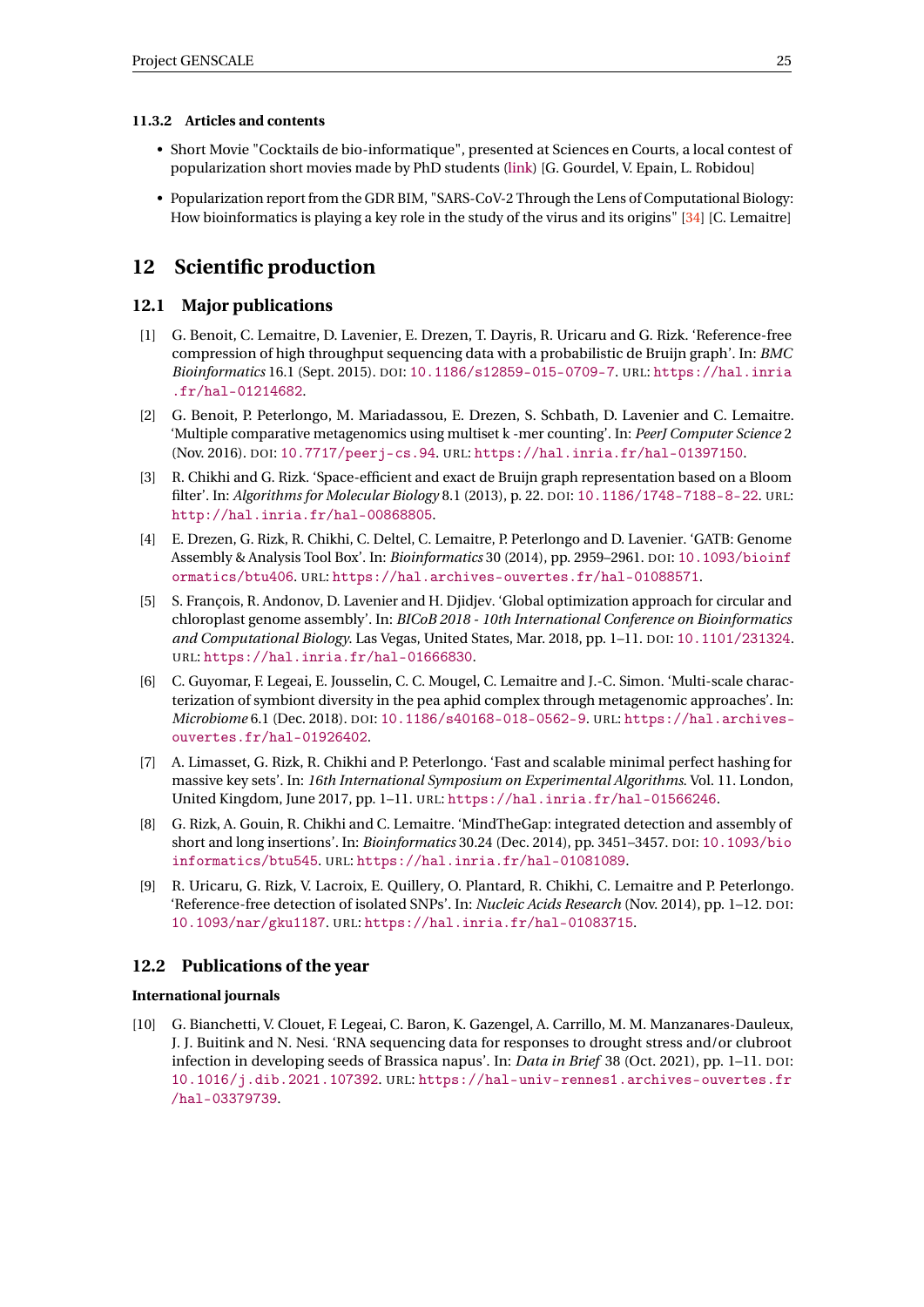- <span id="page-28-10"></span>[11] A. Cusumano, S. Urbach, F. Legeai, M. Ravallec, M. Dicke, E. Poelman and A.-N. Volkoff. 'Plantphenotypic changes induced by parasitoid ichnoviruses enhance the performance of both unparasitized and parasitized caterpillars'. In: *Molecular Ecology* 30.18 (Sept. 2021), pp. 4567–4583. DOI: [10.1111/mec.16072](https://doi.org/10.1111/mec.16072). URL: <https://hal.archives-ouvertes.fr/hal-03287280>.
- <span id="page-28-3"></span>[12] K. Da Silva, N. Pons, M. Berland, F. Plaza Oñate, M. Almeida and P. Peterlongo. 'StrainFLAIR: strainlevel profiling of metagenomic samples using variation graphs'. In: *PeerJ* (23rd Aug. 2021). DOI: [10.7717/peerj.11884](https://doi.org/10.7717/peerj.11884). URL: <https://hal.inria.fr/hal-03141144>.
- <span id="page-28-0"></span>[13] C. Delahaye and J. Nicolas. 'Sequencing DNA with nanopores: Troubles and biases'. In: *PLoS ONE* (1st Oct. 2021), pp. 1–29. DOI: [10.1371/journal.pone.0257521](https://doi.org/10.1371/journal.pone.0257521). URL: [https://hal.inria.fr](https://hal.inria.fr/hal-03362956) [/hal-03362956](https://hal.inria.fr/hal-03362956).
- <span id="page-28-11"></span>[14] J.-L. Gatti, M. Belghazi, F. Legeai, M. Ravallec, M. FRAYSSINET, S. Robin, D. Aboubakar-Souna, R. Srinivasan, M. Tamò, M. Poirié and A.-N. Volkoff. 'Proteo-Trancriptomic Analyses Reveal a Large Expansion of Metalloprotease-Like Proteins in Atypical Venom Vesicles of the Wasp Meteorus pulchricornis (Braconidae)'. In: *Toxins* 13.7 (19th July 2021), pp. 1–36. DOI: [10.3390/toxins1307](https://doi.org/10.3390/toxins13070502) [0502](https://doi.org/10.3390/toxins13070502). URL: <https://hal.inrae.fr/hal-03292170>.
- <span id="page-28-7"></span>[15] J. Gauthier, H. Boulain, J. J. F. A. van Vugt, L. Baudry, E. Persyn, J.-M. Aury, B. Noel, A. Bretaudeau, F. Legeai, S. Warris et al. 'Chromosomal scale assembly of parasitic wasp genome reveals symbiotic virus colonization'. In: *Communications Biology* 4.1 (26th Jan. 2021), pp. 1–15. DOI: [10.1038/s420](https://doi.org/10.1038/s42003-020-01623-8) [03-020-01623-8](https://doi.org/10.1038/s42003-020-01623-8). URL: <https://hal.archives-ouvertes.fr/hal-03127732>.
- <span id="page-28-2"></span>[16] P. Morisse, C. Lemaitre and F. Legeai. 'LRez: C ++ API and toolkit for analyzing and managing Linked-Reads data'. In: *Bioinformatics Advances* 1.1 (9th June 2021), pp. 1–4. DOI: [10.1093/bioad](https://doi.org/10.1093/bioadv/vbab022) [v/vbab022](https://doi.org/10.1093/bioadv/vbab022). URL: <https://hal.inria.fr/hal-03421103>.
- <span id="page-28-1"></span>[17] P. Morisse, C. Marchet, A. Limasset, T. Lecroq and A. Lefebvre. 'Scalable long read self-correction and assembly polishing with multiple sequence alignment'. In: *Scientific Reports* 11.1 (Dec. 2021), pp. 1–13. DOI: [10.1038/s41598-020-80757-5](https://doi.org/10.1038/s41598-020-80757-5). URL: [https://hal-cnrs.archives-ouvertes](https://hal-cnrs.archives-ouvertes.fr/hal-03210290) [.fr/hal-03210290](https://hal-cnrs.archives-ouvertes.fr/hal-03210290).
- <span id="page-28-9"></span>[18] F. Piron-Prunier, E. Persyn, F. Legeai, M. McClure, C. Meslin, S. Robin, S. Alves-carvalho, A. Mohammad, C. Blugeon, E. Jacquin-joly, N. Montagné, M. Elias and J. Gauthier. 'Comparative transcriptome analysis at the onset of speciation in a mimetic butterfly—The Ithomiini Melinaea marsaeus'. In: *Journal of Evolutionary Biology* 34.11 (Nov. 2021), pp. 1704–1721. DOI: [10.1111/jeb.13940](https://doi.org/10.1111/jeb.13940). URL: <https://hal.archives-ouvertes.fr/hal-03381525>.
- <span id="page-28-8"></span>[19] E. Poivet, A. Gallot, N. Montagné, P. Senin, C. Monsempès, F. Legeai and E. Jacquin-Joly. 'Transcriptome Profiling of Starvation in the Peripheral Chemosensory Organs of the Crop Pest Spodoptera littoralis Caterpillars'. In: *Insects* 12.7 (23rd June 2021), p. 573. DOI: [10.3390/insects12070573](https://doi.org/10.3390/insects12070573). URL: <https://hal.sorbonne-universite.fr/hal-03278298>.
- <span id="page-28-5"></span>[20] G. Siekaniec, E. Roux, T. Lemane, E. Guédon and J. Nicolas. 'Identification of isolated or mixed strains from long reads: a challenge met on Streptococcus thermophilus using a MinION sequencer'. In: *Microbial Genomics* 7.11 (2021), pp. 1–14. DOI: [10.1099/mgen.0.000654](https://doi.org/10.1099/mgen.0.000654). URL: [https://hal](https://hal.archives-ouvertes.fr/hal-03444296) [.archives-ouvertes.fr/hal-03444296](https://hal.archives-ouvertes.fr/hal-03444296).
- <span id="page-28-6"></span>[21] K. S. Singh, E. Cordeiro, B. Troczka, A. Pym, J. Mackisack, T. Mathers, A. Duarte, F. Legeai, S. Robin, P. Bielza, H. Burrack, K. Charaabi, I. Denholm, C. Figueroa, R. ffrench-Constant, G. Jander, J. Margaritopoulos, E. Mazzoni, R. Nauen, C. Ramírez, G. Ren, I. Stepanyan, P. Umina, N. Voronova, J. Vontas, M. Williamson, A. Wilson, G. Xi-Wu, Y.-N. Youn, C. Zimmer, J.-C. Simon, A. Hayward and C. Bass. 'Global patterns in genomic diversity underpinning the evolution of insecticide resistance in the aphid crop pest Myzus persicae'. In: *Communications Biology* 4.1 (Dec. 2021), p. 847. DOI: [10.1038/s42003-021-02373-x](https://doi.org/10.1038/s42003-021-02373-x). URL: <https://hal.inrae.fr/hal-03313531>.
- <span id="page-28-4"></span>[22] O. Uriot, M. Kebouchi, E. Lorson, W. Galia, S. Denis, S. Chalancon, Z. Hafeez, E. Roux, M. Genay, S. BLANQUET-DIOT and A. Dary-Mourot. 'Identification of <i>Streptococcus thermophilus</i></i> Genes Specifically Expressed under Simulated Human Digestive Conditions Using R-IVET Technology'. In: *Microorganisms* 9.6 (21st May 2021), pp. 1–26. DOI: [10.3390/microorganisms9061113](https://doi.org/10.3390/microorganisms9061113). URL: <https://hal.inrae.fr/hal-03269961>.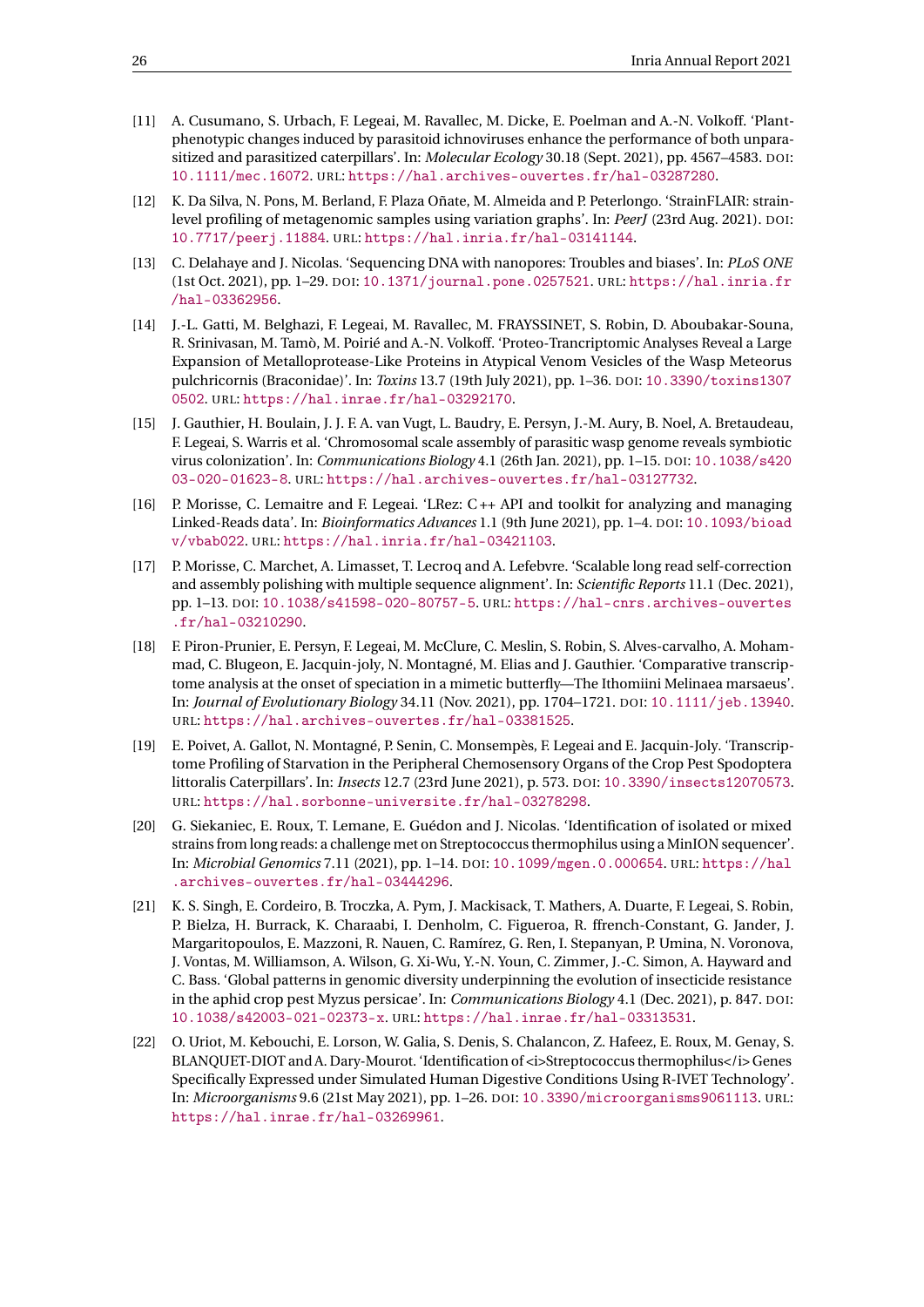#### **International peer-reviewed conferences**

- <span id="page-29-8"></span>[23] S. Alves Carvalho, K. Gazengel, A. Bretaudeau, S. Robin, S. Daval and F. Legeai. 'AskoR, A R Package for Easy RNASeq Data Analysis'. In: IECE 2021 - 1st International Electronic Conference on Entomology. Virtual, France, 2021, pp. 1–8. DOI: [10.3390/IECE-10646](https://doi.org/10.3390/IECE-10646). URL: [https://hal.inrae.fr](https://hal.inrae.fr/hal-03347665) [/hal-03347665](https://hal.inrae.fr/hal-03347665).
- <span id="page-29-3"></span>[24] R. Andonov, V. Epain and D. Lavenier. 'Optimal de novo assemblies for chloroplast genomes based on inverted repeats patterns'. In: Bioinformatics: from Algorithms to Applications 2021. St. Petersbourg, Russia, France, 12th July 2021. URL: <https://hal.inria.fr/hal-03534195>.
- <span id="page-29-6"></span>[25] G. Arbitman, S. T. Klein, P. Peterlongo and D. Shapira. 'Approximate Hashing for Bioinformatics'. In: *LNCS*. CIAA 2021 - 25th International Conference on Implementation and Application of Automata. Vol. 12803. 25th International Conference on Implementation and Application of Automata. Bremen, Germany, 19th July 2021, pp. 1–12. URL: <https://hal.inria.fr/hal-03219482>.
- <span id="page-29-4"></span>[26] T. Gagie, G. Gourdel and G. Manzini. 'Compressing and Indexing Aligned Readsets'. In: WABI 2021 - Workshop on Algorithms in Bioinformatics. Online conference, France, 2nd Aug. 2021, pp. 1–21. DOI: [10.4230/LIPIcs.WABI.2021.13](https://doi.org/10.4230/LIPIcs.WABI.2021.13). URL: [https://hal.archives-ouvertes.fr/hal-034](https://hal.archives-ouvertes.fr/hal-03478058) [78058](https://hal.archives-ouvertes.fr/hal-03478058).
- <span id="page-29-7"></span>[27] B. Hamoum, E. Dupraz, L. Conde-Canencia and D. Lavenier. 'Channel Model with Memory for DNA Data Storage with Nanopore Sequencing'. In: ISTC 2021 - 11th International Symposium on Topics in Coding. Montreal, Canada: IEEE, 30th Aug. 2021, pp. 1–5. URL: [https://hal-imt-atla](https://hal-imt-atlantique.archives-ouvertes.fr/hal-03337117) [ntique.archives-ouvertes.fr/hal-03337117](https://hal-imt-atlantique.archives-ouvertes.fr/hal-03337117).
- <span id="page-29-5"></span>[28] L. Robidou and P. Peterlongo. 'findere: fast and precise approximate membership query'. In: SPIRE 2021 - The 28th annual Symposium on String Processing and Information Retrieval. Lille / Virtual, France, 4th Oct. 2021. DOI: [10.1101/2021.05.31.446182](https://doi.org/10.1101/2021.05.31.446182). URL: [https://hal.inria.fr/hal-](https://hal.inria.fr/hal-03243791)[03243791](https://hal.inria.fr/hal-03243791).

#### **Conferences without proceedings**

- <span id="page-29-2"></span>[29] R. Faure, N. Guiglielmoni and J.-F. Flot. 'GraphUnzip: unzipping assembly graphs with long reads and Hi-C'. In: JOBIM 2021 - Journées Ouvertes en Biologie, Informatique et Mathématiques. Paris, France, 6th July 2021, pp. 1–7. URL: <https://hal.archives-ouvertes.fr/hal-03441016>.
- <span id="page-29-1"></span>[30] A. Guichard, F. Legeai, D. Tagu and C. Lemaitre. 'MTG-Link: filling gaps in draft genome assemblies with linked read data'. In: JOBIM 2021 - Journées Ouvertes Biologie, Informatique et Mathématiques. Paris, France, 6th July 2021, pp. 1–8. URL: <https://hal.inria.fr/hal-03441914>.
- <span id="page-29-0"></span>[31] P. Morisse, F. Legeai and C. Lemaitre. 'LEVIATHAN: efficient discovery of large structural variants by leveraging long-range information from Linked-Reads data'. In: JOBIM 2021 - Journées Ouvertes en Biologie, Informatique et Mathématiques. Paris, France, 6th July 2021, pp. 1–8. URL: [https://h](https://hal.inria.fr/hal-03441874) [al.inria.fr/hal-03441874](https://hal.inria.fr/hal-03441874).

#### **Doctoral dissertations and habilitation theses**

- <span id="page-29-9"></span>[32] C. Lemaitre. 'Méthodes bioinformatiques pour l'étude des Variants de Structure avec des données de séquençages génomiques'. Université Rennes 1, 2nd Dec. 2021. URL: [https://tel.archives](https://tel.archives-ouvertes.fr/tel-03497793)[ouvertes.fr/tel-03497793](https://tel.archives-ouvertes.fr/tel-03497793).
- <span id="page-29-10"></span>[33] G. R. Siekaniec. 'Identification of strains of a bacterial species from long reads'. MathSTIC, 10th Dec. 2021. URL: <https://tel.archives-ouvertes.fr/tel-03510672>.

#### **Reports & preprints**

<span id="page-29-11"></span>[34] S. Alizon, F. Cazals, S. Guindon, C. Lemaitre, T. Mary-Huard, A. Niarakis, M. Salson, C. Scornavacca and H. Touzet. *SARS-CoV-2 Through the Lens of Computational Biology:How bioinformatics is playing a key role in the study of the virus and its origins*. CNRS, 15th Mar. 2021, pp. 1–35. URL: <https://hal-cnrs.archives-ouvertes.fr/hal-03170023>.